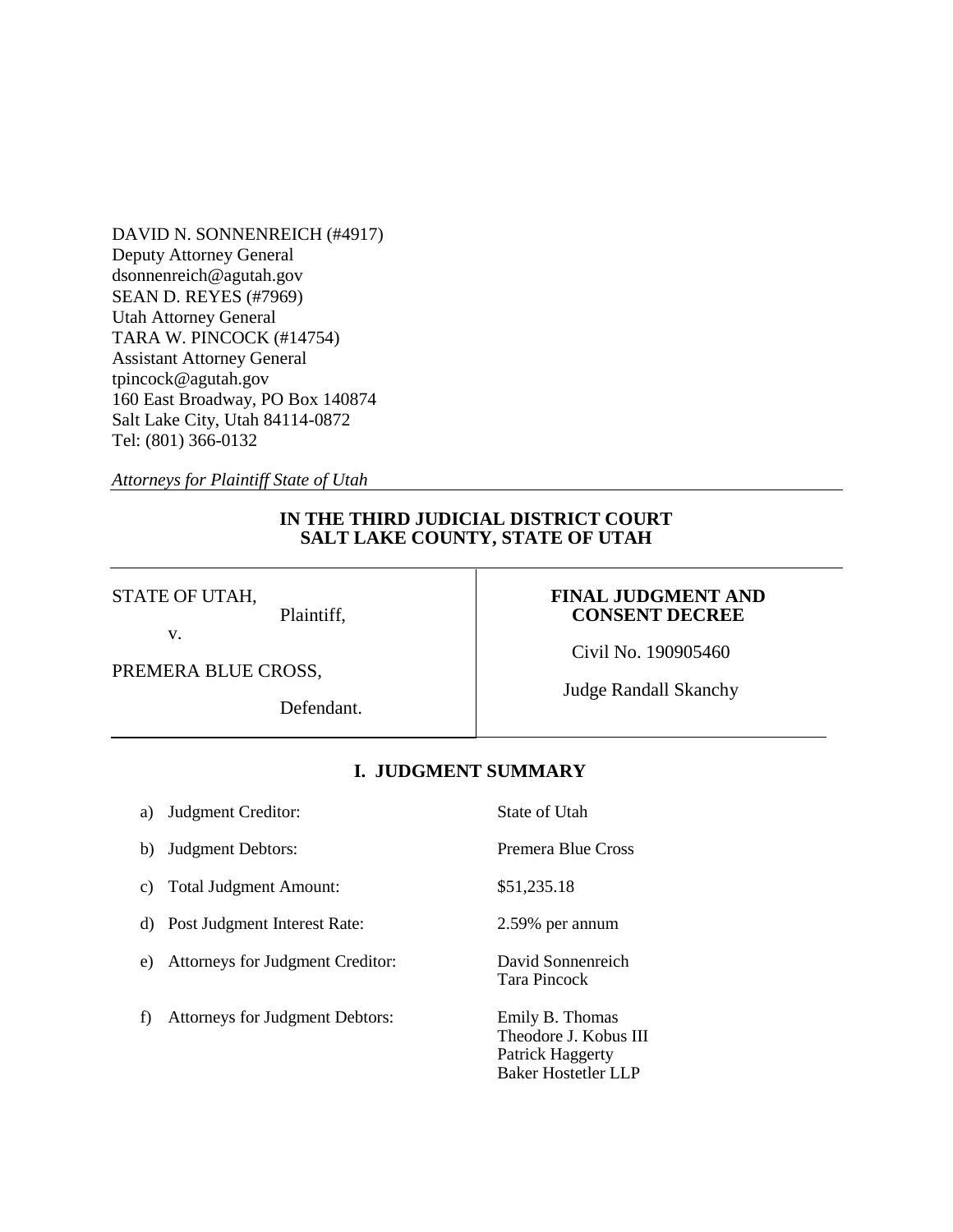1.1 Plaintiff State of Utah ("Plaintiff" or "the State") conducted an investigation and commenced this action pursuant to the Health Insurance Portability and Accountability Act of 1996, Pub. L. No. 104-191, 110 Stat. 1936, as amended by the Health Information Technology for Economic and Clinical Health Act, Pub. L. No. 111-5, 123 Stat. 226, as well as the Department of Health and Human Services ("HHS") Regulations, 45 C.F.R. §§ 160 *et seq.*  ("HIPAA"), and Utah's Protection of Personal Information Act, Utah Code §§ 13-44-101 *et seq.*

1.2 Plaintiff appears by and through its attorneys David Sonnenreich, Deputy Attorney General, and Tara Pincock, Assistant Attorney General; and Premera Blue Cross as defined in Paragraph 3.14 ("PREMERA"), appears by and through their attorneys, Randy Gainer, Theodore Kobus, III, and Patrick Haggerty.

1.3 Plaint and PREMERA stipulate to the entry of this Final Judgment and Consent Decree by the Court without the taking of proof and without trial or adjudication of any fact or law.

1.4 Plaintiff alleges that on March 17, 2015, Premera publicly announced a data security incident involving its computer network system which resulted in the unauthorized disclosure of certain consumers' personal information and protected health information.

1.5 Plaintiff and PREMERA agree that this Final Judgment and Consent Decree does not constitute evidence or an admission regarding the existence or non-existence of any issue, fact, or violation of any law alleged by Plaintiff.

1.6 PREMERA recognizes and states that this Final Judgment and Consent Decree is entered into voluntarily and that no promises or threats have been made by the Attorney General's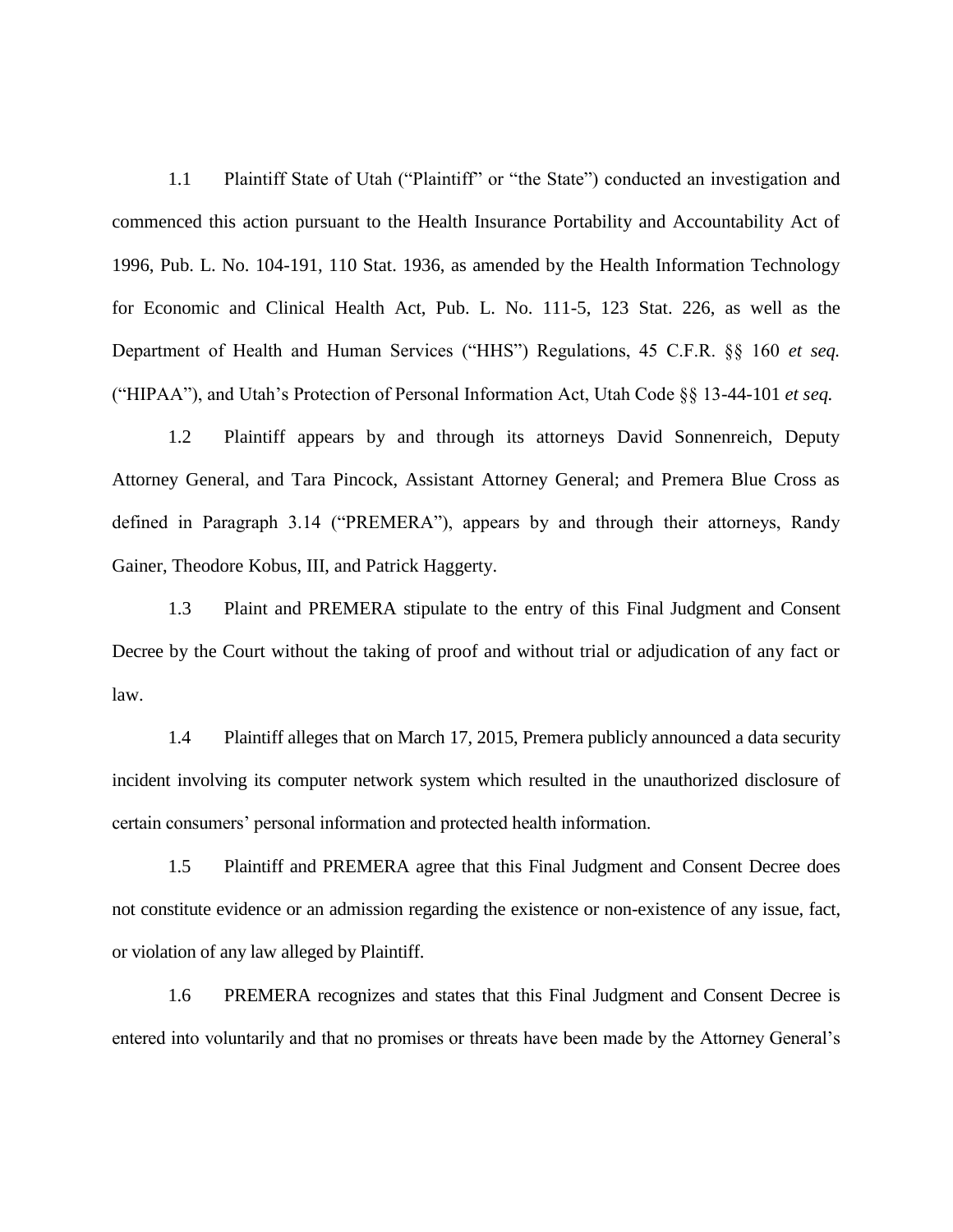Office or any member, officer, agent or representative thereof to induce it to enter into this Final Judgment and Consent Decree, except as provided herein.

1.7 PREMERA waives any right it may have to appeal from this Final Judgment and Consent Decree.

1.8 PREMERA further agrees that it will not oppose the entry of this Final Judgment and Consent Decree on the grounds the Final Judgment and Consent Decree fails to comply with Rule 65A of the Utah Rules of Civil Procedure, and hereby waives any objections based thereon.

1.9 PREMERA further agrees that this Court shall retain jurisdiction of this action for the purpose of implementing and enforcing the terms and conditions of the Final Judgment and Consent Decree and for all other purposes.

The Court finding no just reason for delay. NOW, THEREFORE, it is hereby ORDERED, ADJUDGED, AND DECREED as follows:

## **II. PARTIES AND JURISDICTION**

2.1 The State of Utah is the Plaintiff in this case. The Attorney General is charged with enforcement of Utah's Protection of Personal Information Act, Utah Code §§ 13-44-101 *et seq.* 

2.2 Premera Blue Cross is a Washington non-profit corporation with its principal office located at 7001 220th St. SW, Building 1, Mountlake Terrace, Washington 98043.

2.3 The Court has jurisdiction over the subject matter of the complaint filed herein and over the parties to this Final Judgment and Consent Decree.

2.4 At all times relevant to this matter, PREMERA engaged in trade and commerce affecting consumers in the States, including in Utah. For the purposes of this Final Judgment and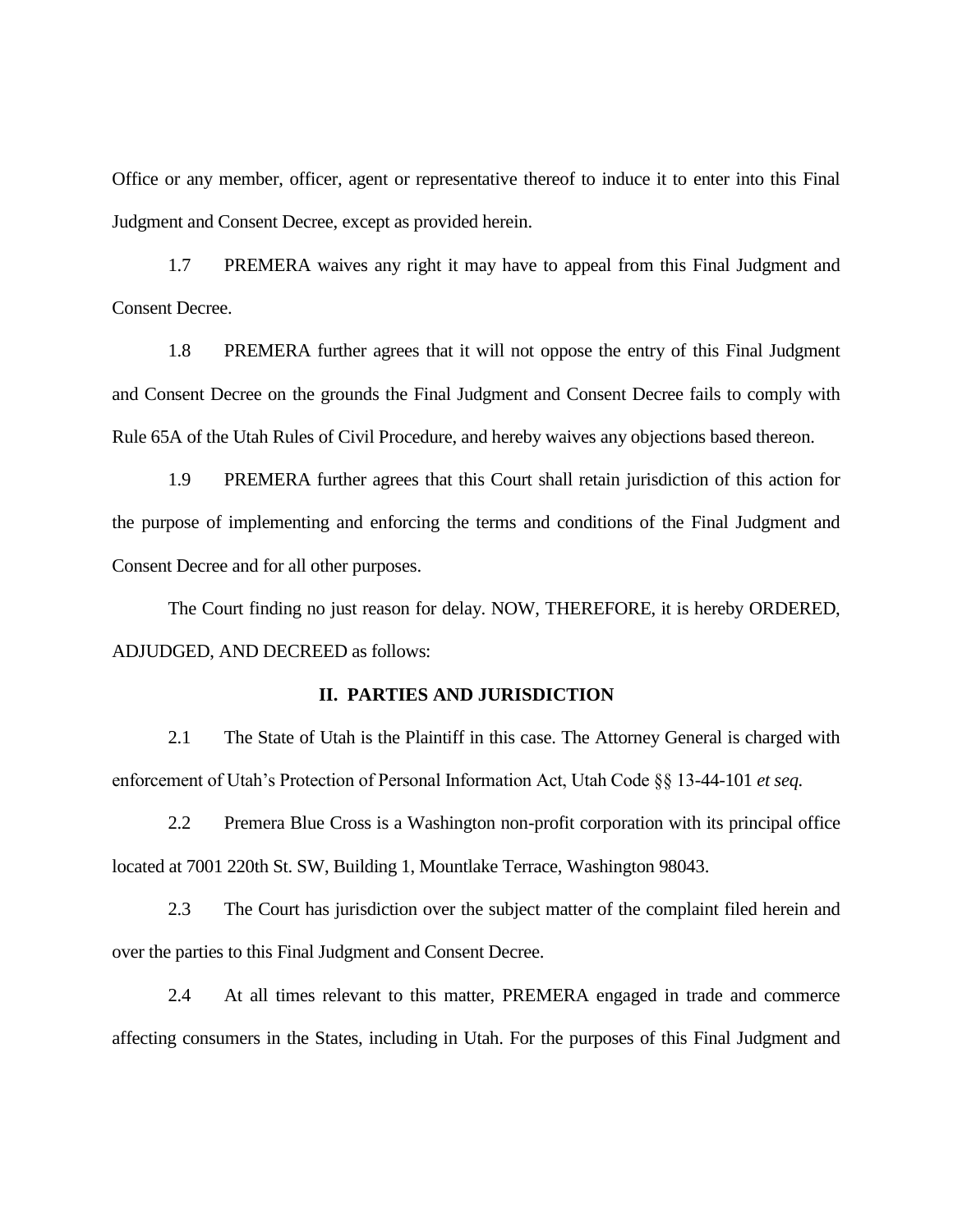Consent Decree, or any action to enforce this Decree, PREMERA consents to the Court's jurisdiction over this Decree and consents to venue in this judicial district.

## **III. DEFINITIONS**

3.1 "COVERED SYSTEMS" shall mean all components, including but not limited to, assets, technology, and software, within the PREMERA NETWORK that are used to collect, process, transmit, and/or store PERSONAL INFORMATION or PROTECTED HEALTH INFORMATION.

3.2 "DESIGNATED PRIVACY OFFICIAL" shall mean the individual designated by PREMERA who is responsible for the development and implementation of the policies and procedures as required by 45 C.F.R. § 164.530(a).

3.3 "DESIGNATED SECURITY OFFICIAL" shall mean the individual designated by PREMERA who is responsible for the development and implementation of the policies and procedures as required by 45 C.F.R.  $\S$  164.308(a)(2).

3.4 "EFFECTIVE DATE" shall be July 11, 2019.

3.5 "ENCRYPTED" shall refer to the existing industry standard to encode or obscure data at rest or in transit. As of the EFFECTIVE DATE, the existing industry standard shall be AES 256-bit encryption or Transport Layer Security (TLS) 1.2, or their equivalents.

3.6 "GLBA" shall mean the Gramm-Leach-Bliley Act, Pub. L. No. 106-102, 113 Stat. 1338.

3.7 "HIPAA" shall mean the Health Insurance Portability and Accountability Act of 1996, Pub. L. No. 104-191, 110 Stat. 1936, as amended by the Health Information Technology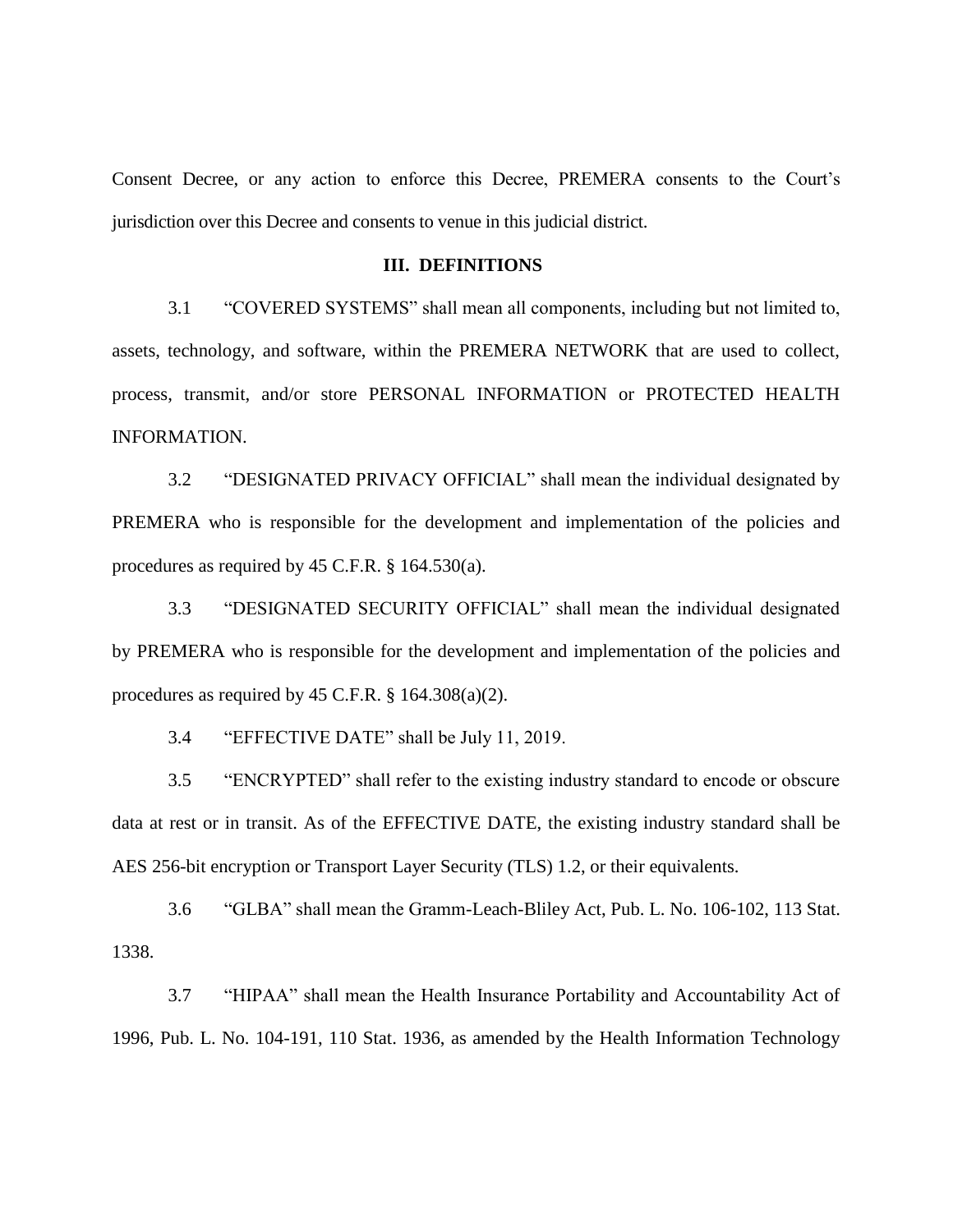for Economic and Clinical Health Act, Pub. L. No. 111-5, 123 Stat. 226, as well as the Department of Health and Human Services ("HHS") Regulations, 45 C.F.R. §§ 160 *et seq.*

3.8 "HIPAA SECURITY RULE" shall mean the Security Standards for the Protection of Electronic Protected Health Information, 45 C.F.R. Part 160 and Part 164, Subparts A and E.

3.9 "HIPAA PRIVACY RULE" shall mean the Standards for Privacy of Individually Identifiable Health Information, 45 C.F.R. Part 160 and Part 164, Subparts A and E.

3.10 "MULTI-FACTOR AUTHENTICATION" means authentication through verification of at least two of the following authentication factors: (i) Knowledge factors, such as a password; or (ii) Possession factors, such a token or text message on a mobile phone; or (iii) Inherence factors, such as a biometric characteristic.

3.11 "MULTISTATE EXECUTIVE COMMITTEE" shall mean the Attorneys General of the States of Washington, Oregon, and California.

3.12 "PERSONAL INFORMATION" shall have the same meaning as listed in Utah Code § 13-44-102(4).

3.13 "PREMERA" shall mean Premera Blue Cross, its parent and its directly or indirectly wholly-owned or controlled affiliates, subsidiaries and divisions, successors and assigns. $<sup>1</sup>$ </sup>

 $\overline{a}$ 

<sup>1</sup> For purposes of this definition, "control" means the possession, directly or indirectly, of the power to direct or cause the direction of the management and policies of an entity through majority ownership or voting power.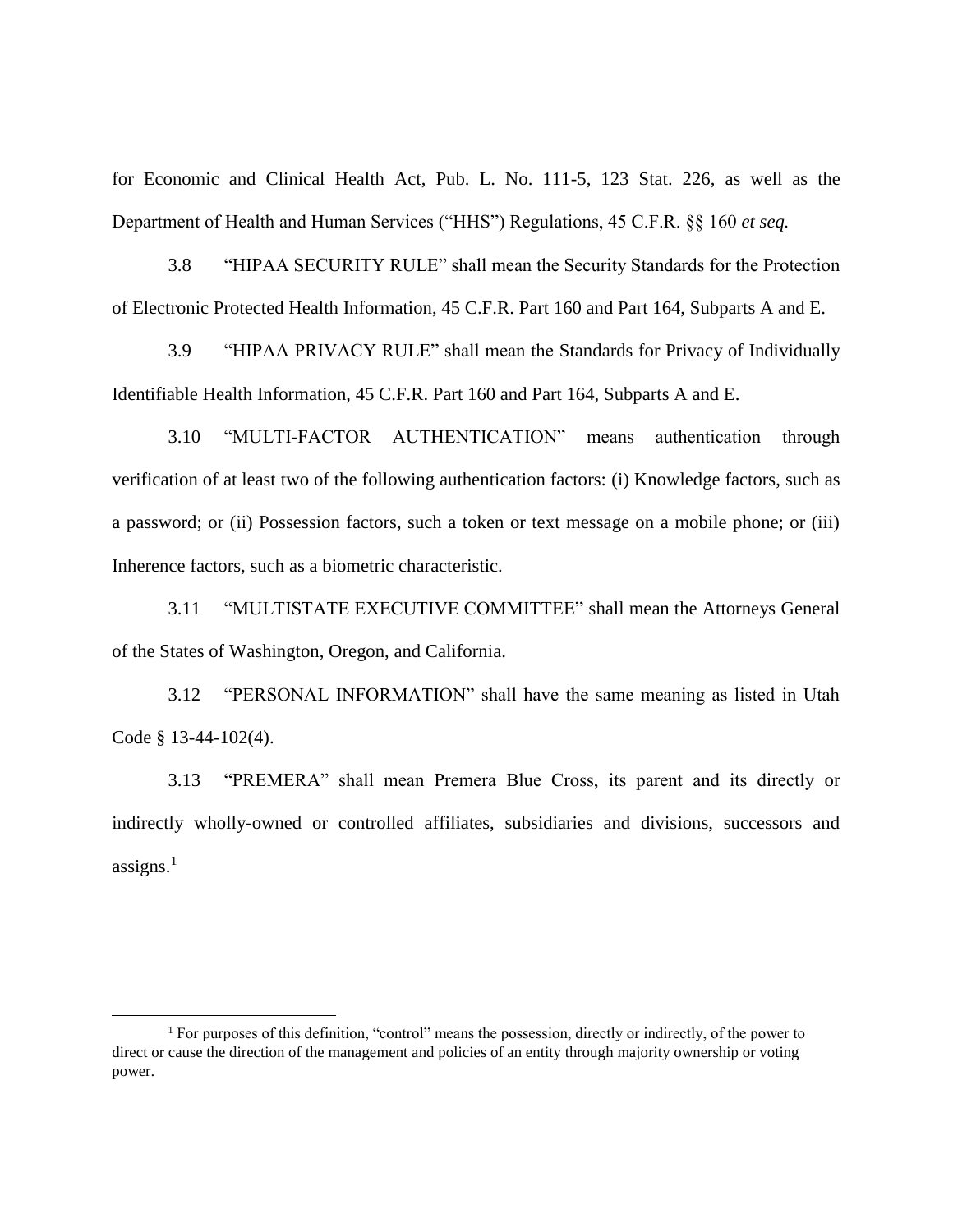3.14 "PREMERA NETWORK" shall mean all networking equipment, databases or data stores, applications, servers, and endpoints that are capable of using and sharing software, data, and hardware resources, and that are owned, operated, and/or controlled by PREMERA.

3.15 "PROTECTED HEALTH INFORMATION" shall mean "individually identifiable health information" as defined by the Health Insurance Portability and Accountability Act (HIPAA), as amended by the Health Information Technology and Clinical Act (HITECH) and 45 C.F.R. § 160.103.

3.16 "UPPIA" shall mean the Utah Protection of Personal Information Act, Utah Code § 13-44-201.

3.17 "SECURITY INCIDENT" shall mean any compromise to the confidentiality, integrity, or availability of a PREMERA information asset that includes PERSONAL INFORMATION or PROTECTED HEALTH INFORMATION.

## **IV. INJUNCTIVE RELIEF**

4.1 Application of Injunctions. The injunctive provisions of this Final Judgment and Consent Decree shall apply to PREMERA and its officers, directors, and employees.

4.2 Injunctions. PREMERA shall engage in or refrain from engaging in the practices as identified in this Final Judgment and Consent Decree.

## 4.3 **COMPLIANCE WITH STATE AND FEDERAL LAW:**

a. PREMERA shall comply with the requirements of the UPPIA in connection with its collection, maintenance, and safeguarding of PERSONAL INFORMATION.

b. PREMERA shall comply with the HIPAA in connection with its collection, maintenance, and safeguarding of PROTECTED HEALTH INFORMATION.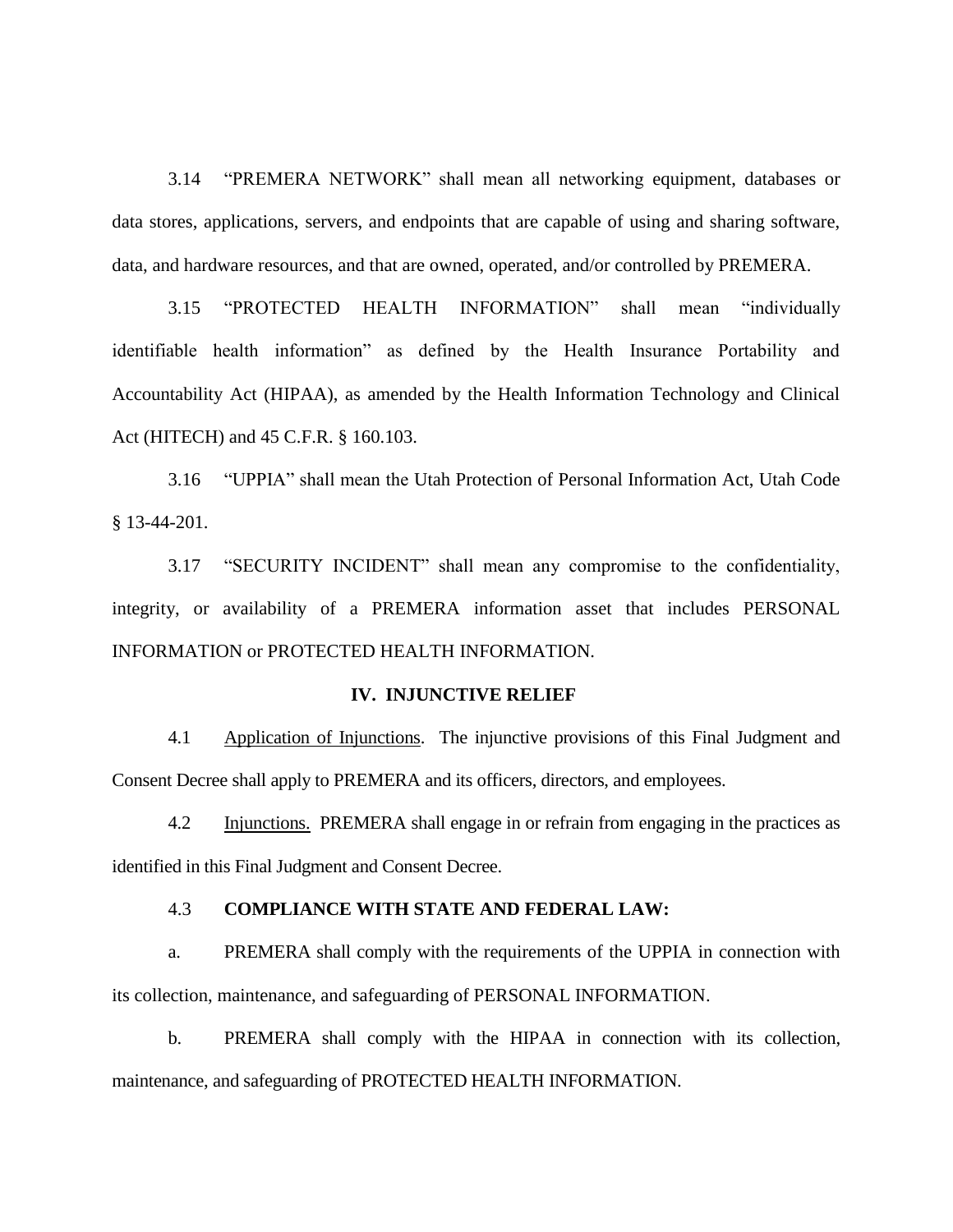c. PREMERA shall not make any representations or material omissions of fact that are capable of misleading consumers regarding the extent to which PREMERA maintains and/or protects the privacy, security, confidentiality, or integrity of any PERSONAL INFORMATION or PROTECTED HEALTH INFORMATION collected from or about consumers.

### 4.4 **COMPLIANCE PROGRAM:**

a. PREMERA shall perform a comprehensive review and assessment of the effectiveness of its compliance program ("Compliance Program") pursuant to the terms of Paragraph 5.2.

b. PREMERA shall ensure that its Compliance Program is reasonably designed to ensure compliance with applicable federal and state laws related to data security and privacy.

c. PREMERA shall continue to employ an executive or officer who shall be responsible for implementing, maintaining, and monitoring the Compliance Program (for ease, hereinafter referred to as the "Compliance Officer"). The Compliance Officer shall have the appropriate background or experience in compliance, including appropriate training in compliance with HIPAA, GLBA, and applicable state laws relating to privacy or data security.

d. The Compliance Officer shall continue to oversee PREMERA's Compliance Program, and shall function as an independent and objective body that reviews and evaluates compliance within PREMERA. The Compliance Officer shall develop a process for evaluating compliance risks and determining priorities, reviewing compliance plans, and ensuring follow-up to compliance issues identified occurs within a reasonable timeframe and that processes are in place for determining and implementing appropriate disciplinary and corrective actions when violations arise.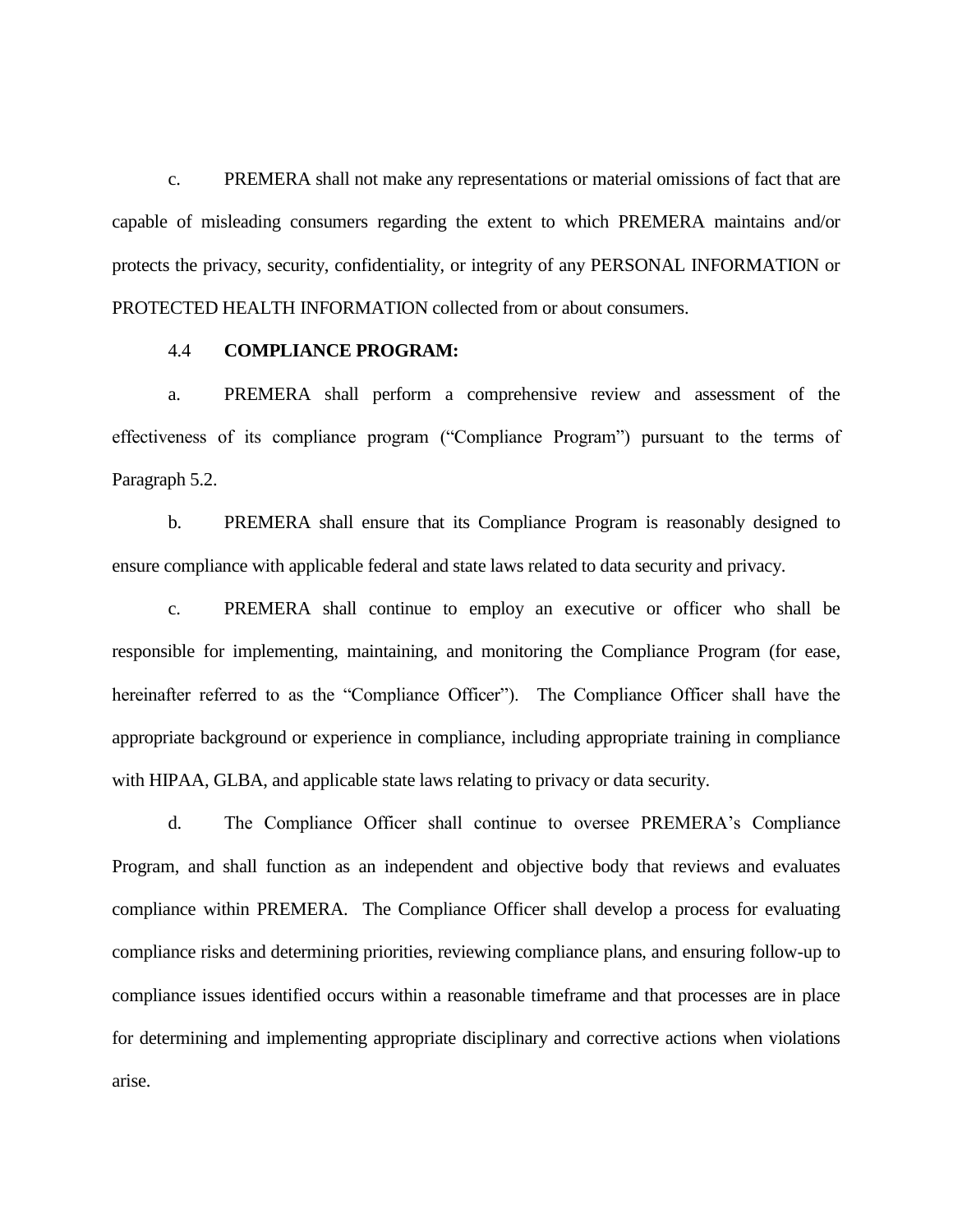e. PREMERA shall continue to ensure that the Compliance Officer has direct access to the Chief Executive Officer and the Audit and Compliance Committee of the Board of Directors.

f. PREMERA shall ensure that its Compliance Program continues to receive the resources and support necessary to ensure that the Compliance Program functions as required and intended by this Final Judgment and Consent Decree.

g. PREMERA may satisfy the implementation and maintenance of the Compliance Program and the safeguards required by this Final Judgment and Consent Decree through review, maintenance, and, if necessary, updating of an existing compliance program or existing safeguards, provided that such existing compliance program and existing safeguards meet the requirements set forth in this Final Judgment and Consent Decree.

## 4.5 **INFORMATION SECURITY PROGRAM:**

a. PREMERA may satisfy the implementation and maintenance of the Information Security Program and the safeguards and controls required by this Final Judgment and Consent Decree through review, maintenance, and, if necessary, updating of an existing information security program or existing controls and safeguards, provided that such existing compliance program and existing safeguards and controls meet the requirements set forth in this Final Judgment and Consent Decree.

b. PREMERA shall implement, maintain, regularly review and revise, and comply with a comprehensive information security program ("Information Security Program") that is reasonably designed to protect the security, integrity, availability, and confidentiality of the PERSONAL INFORMATION or PROTECTED HEALTH INFORMATION that PREMERA collects, stores, transmits, and/or maintains.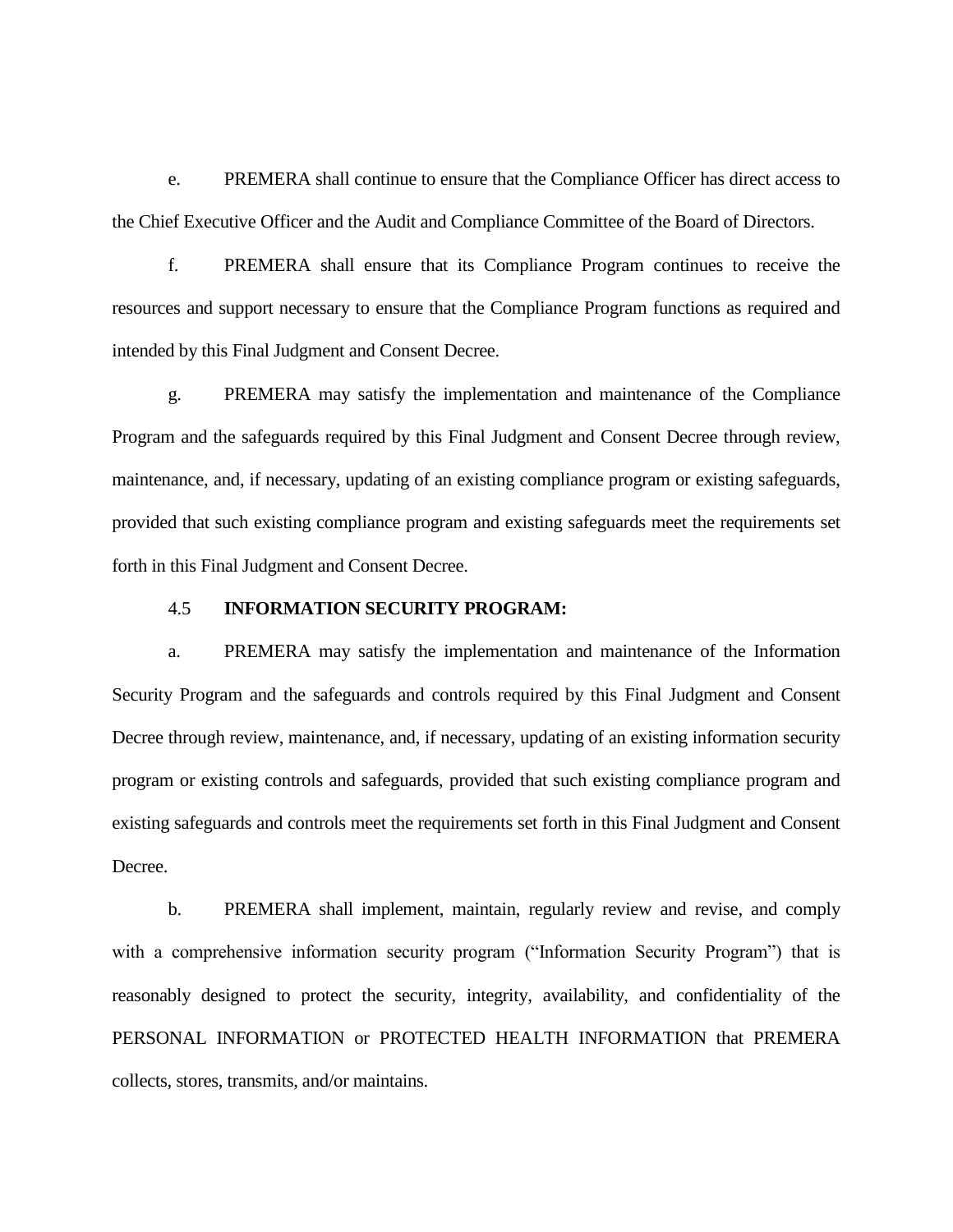c. PREMERA's Information Security Program shall document the administrative, technical, and physical safeguards appropriate to:

(i). The size and complexity of PREMERA's operations;

(ii). The nature and scope of PREMERA's activities; and

(iii). The sensitivity of the PERSONAL INFORMATION or PROTECTED HEALTH INFORMATION that PREMERA collects, stores, transmits, and/or maintains.

d. As part of its Information Security Program, PREMERA will not trust traffic on the PREMERA NETWORK. In order to trust the traffic, PREMERA shall:

(i). Regularly monitor, log, and inspect all network traffic, including log-in attempts, through the implementation of hardware, software, or procedural mechanisms that record and examine such activity;

(ii). Ensure that every device, user, and network flow is authorized and authenticated; and

(iii). Only allow access by users of the PREMERA NETWORK to the minimum extent necessary and require appropriate authorization and authentication prior to allowing any such access.

e. The Information Security Program shall be designed to:

(i). Protect the security, integrity, availability, and confidentiality of PERSONAL INFORMATION and PROTECTED HEALTH INFORMATION;

(ii). Protect against any threats to the security, integrity, availability, or confidentiality of PERSONAL INFORMATION and PROTECTED HEALTH INFORMATION;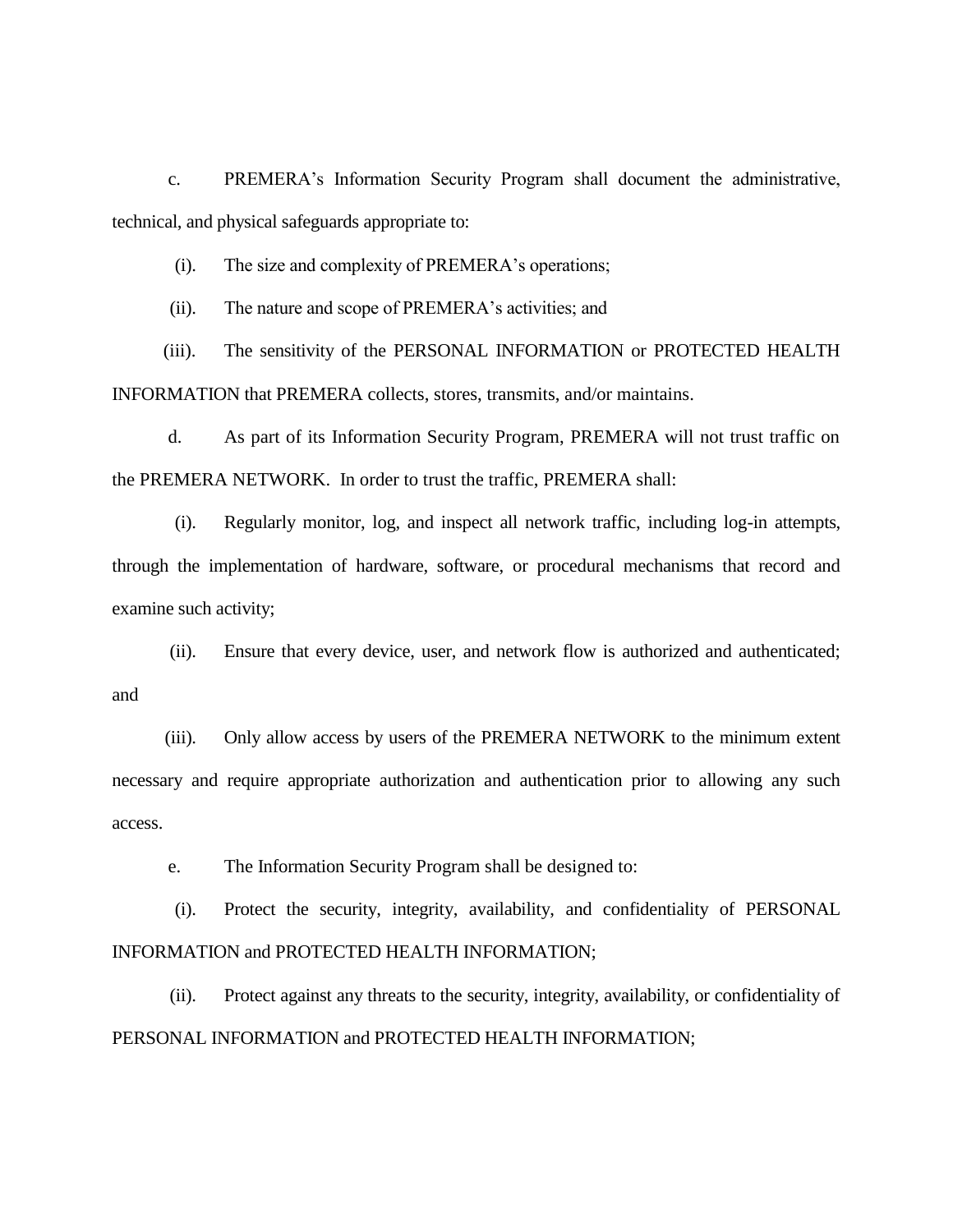(iii). Protect against unauthorized access to or use of PERSONAL INFORMATION and PROTECTED HEALTH INFORMATION and minimize the likelihood of harm to any consumer;

(iv). Define and periodically reevaluate a schedule for retention of PERSONAL INFORMATION and PROTECTED HEALTH INFORMATION and for its destruction when such information is no longer needed for business purposes;

(v). Restrict access within the PREMERA NETWORK based on necessity and job function, including but not limited to by restricting access to the PERSONAL INFORMATION and PROTECTED HEALTH INFORMATION within the PREMERA NETWORK;

(vi). Assess the number of users on PREMERA's applications and retire any application with no active users and that no longer have a business purpose;

(vii). Restrict the ability of PREMERA employees and vendors to access the PREMERA NETWORK via personal devices (e.g., smartphones, tablets, personal laptops); PREMERA shall permit access only based on a business need. If required, the access shall be restricted to only the data, systems, and other network resources required for the vendor's or employee's job. Any access to the PREMERA NETWORK via a personal device shall be reviewed on a regular basis to determine if the vendor's or employee's job function requires this access. Furthermore, this access shall be provided via a secured connection to the PREMERA NETWORK via VPN and MULTI-FACTOR AUTHENTICATION or other greater security safeguards; and

(viii). Restrict the ability of PREMERA's employees and vendors to use PREMERA assets (critical and non-critical) to access personal email, and social media, and file-sharing sites. For PREMERA's employees, PREMERA shall only permit access to non-PREMERA resources based on a business need.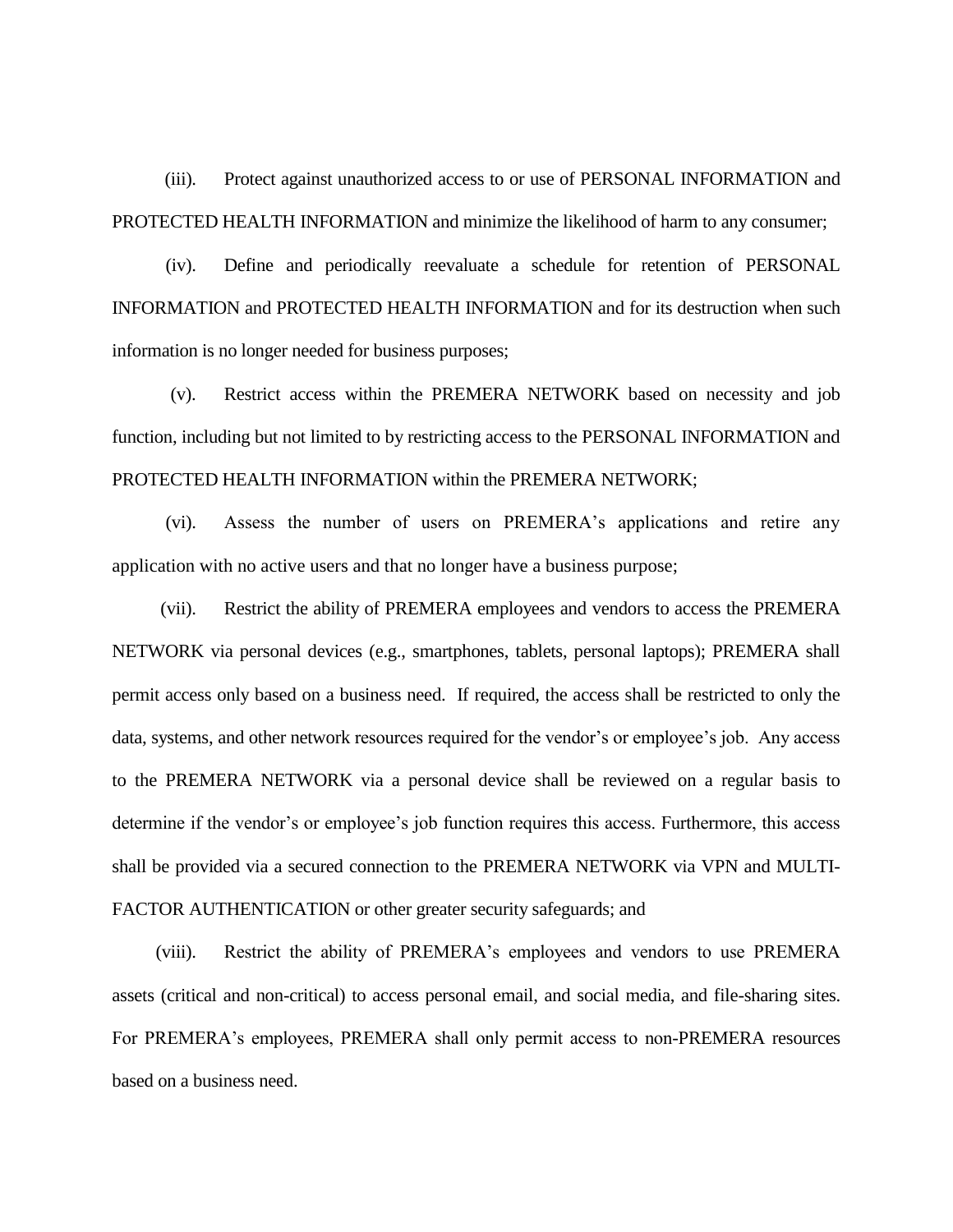f. PREMERA may satisfy the implementation and maintenance of the Information Security Program and the safeguards required by this Final Judgment and Consent Decree through review, maintenance, and, if necessary, updating, of an existing information security program or existing safeguards, provided that such existing information security program and existing safeguards meet the requirements set forth in this Final Judgment and Consent Decree.

g. PREMERA shall employ an executive or officer who shall be responsible for implementing, maintaining, and monitoring the Information Security Program (for ease, hereinafter referred to as the "Chief Information Security Officer"). The Chief Information Security Officer shall have the appropriate background or experience in information security and HIPAA compliance. PREMERA shall ensure that the Chief Information Security Officer is a separate position from the Chief Information Officer, and shall serve as PREMERA's DESIGNATED SECURITY OFFICIAL. The Chief Information Security Officer shall have direct access to the Chief Executive Officer and the Audit and Compliance Committee of the Board of Directors.

h. PREMERA shall ensure that the role of the Chief Information Security Officer includes directly advising PREMERA's Board of Directors, Chief Executive Officer, and Chief Information Officer on the management of PREMERA's security posture, the security risks faced by PREMERA, the security implications of PREMERA's decisions, and the adequacy of PREMERA's Information Security Program. The Chief Information Security Officer shall meet with, and provide an oral or written update to: (1) the Board of Directors on at least an annual basis; (2) the Chief Executive Officer at least every two months; (3) the Chief Information Officer on at least a twice per month basis; and (4) the DESIGNATED PRIVACY OFFICIAL at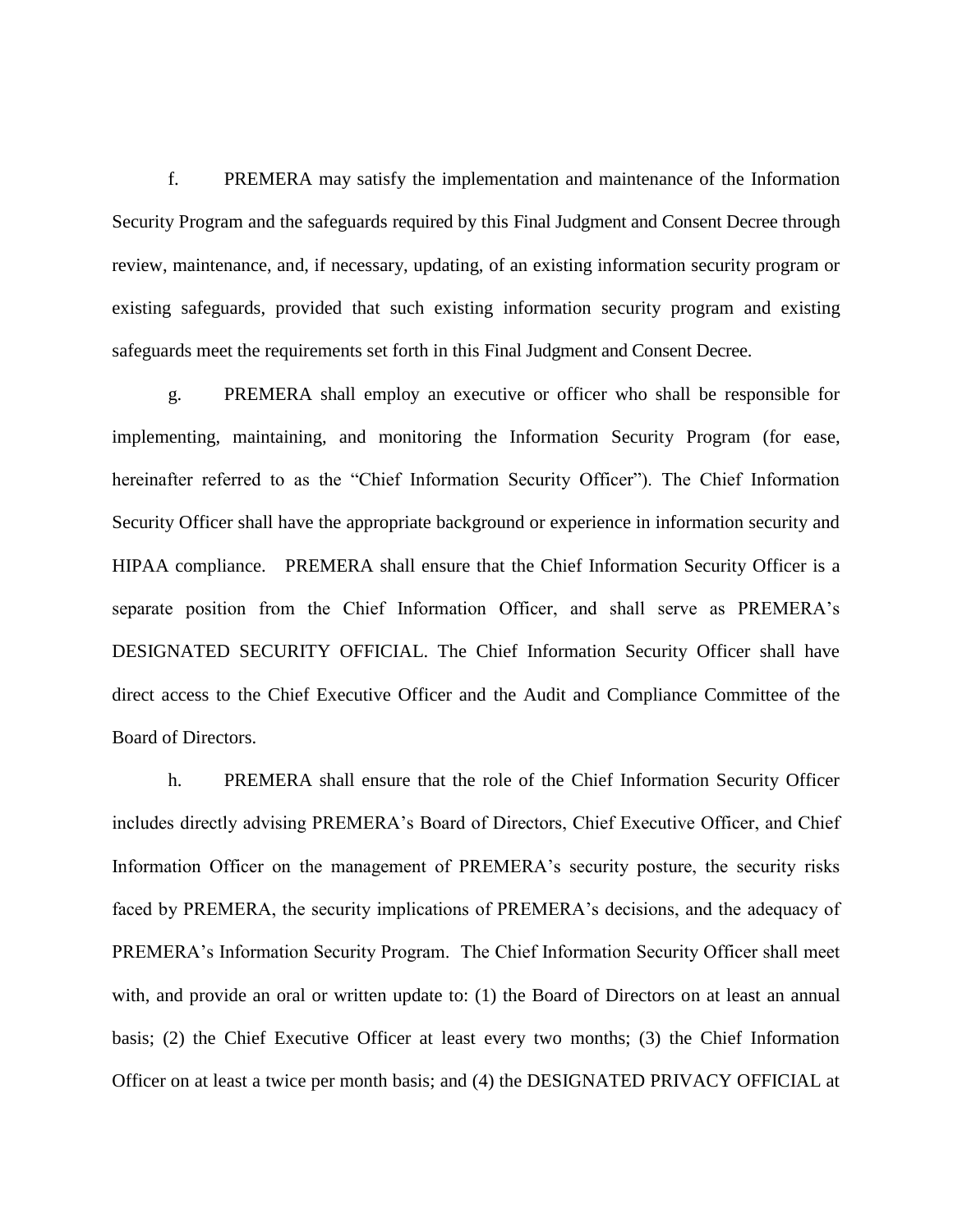least every two months. The Chief Information Security Officer shall inform the Chief Executive Officer, the Chief Information Officer, and the DESIGNATED PRIVACY OFFICIAL of any material unauthorized intrusion to the PREMERA NETWORK within forty-eight (48) hours of discovery of the intrusion. A material unauthorized intrusion is any intrusion to the PREMERA NETWORK that affects or may affect any PROTECTED HEALTH INFORMATION or PERSONAL INFORMATION**.**

i. PREMERA shall ensure that the Chief Information Security Officer and Information Security Program receive the resources and support necessary to ensure that the Information Security Program functions as intended by this Final Judgment and Consent Decree.

j. PREMERA shall ensure that employees who are responsible for implementing, maintaining, or monitoring the Information Security Program, including but not limited to the Chief Information Officer and Chief Information Security Officer, have sufficient knowledge of the requirements of the Final Judgment and Consent Decree.

k. At least once each year, PREMERA shall provide training on safeguarding and protecting consumer PERSONAL INFORMATION and PROTECTED HEALTH INFORMATION to all employees who handle such information, and its employees responsible for implementing, maintaining, or monitoring the Information Security Program. PREMERA's Information Security Program shall be designed and implemented to ensure the appropriate and timely identification, investigation of, and response to SECURITY INCIDENTS.

l. PREMERA shall provide its DESIGNATED PRIVACY OFFICIAL with appropriate training to ensure the official is able to implement the requirements of and ensure compliance with the HIPAA PRIVACY AND SECURITY RULES.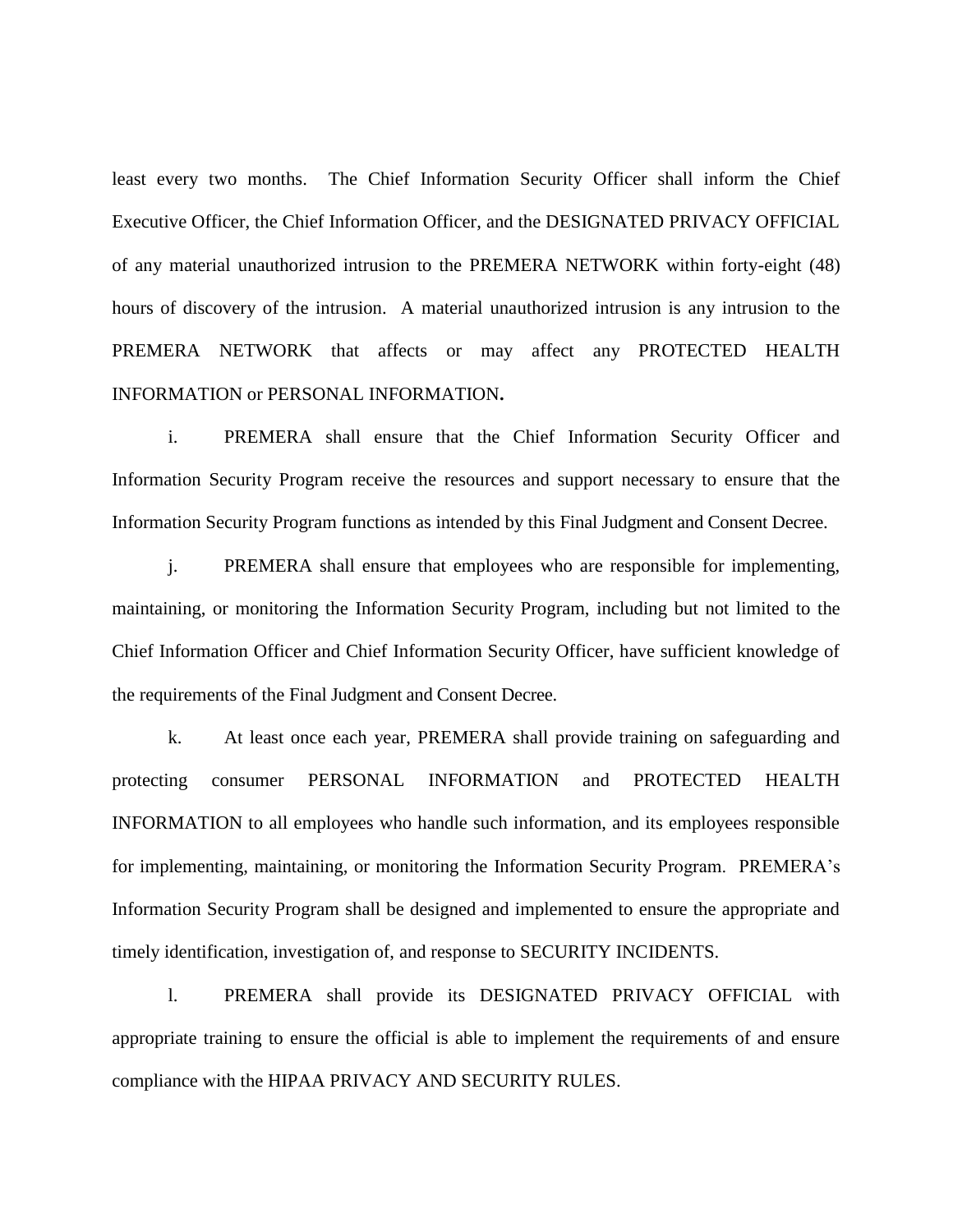m. PREMERA shall provide its DESIGNATED SECURITY OFFICIAL with appropriate training to ensure the official is able to implement the requirements of and ensure compliance with the HIPAA SECURITY RULE.

n. PREMERA shall maintain a written incident response plan to prepare for and respond to SECURITY INCIDENTS. PREMERA shall revise and update this response plan, as necessary, to adapt to any changes to the PREMERA NETWORK and its COVERED SYSTEMS. Such a plan shall, at a minimum, identify and describe the following phases:

- (i). Preparation;
- (ii). Investigation, Detection and Analysis;
- (iii). Containment;
- (iv). Notification and Coordination with Law Enforcement;
- (v). Eradication;
- (vi). Recovery;
- (vii). Consumer and Regulator Notification and Remediation; and
- (viii). Post-Incident Analysis (Lessons Learned).

o. For each SECURITY INCIDENT, PREMERA shall create a report that includes a description of the SECURITY INCIDENT and PREMERA's response to that SECURITY INCIDENT ("Security Incident Report"). The Security Incident Report shall be made available for the Third-Party Assessment as described in Paragraph 5.1.

p. PREMERA shall make reasonable efforts to ensure that any service providers or vendors it employs that handle PERSONAL INFORMATION or PROTECTED HEALTH INFORMATION shall (1) have safeguards in place to protect any of PERSONAL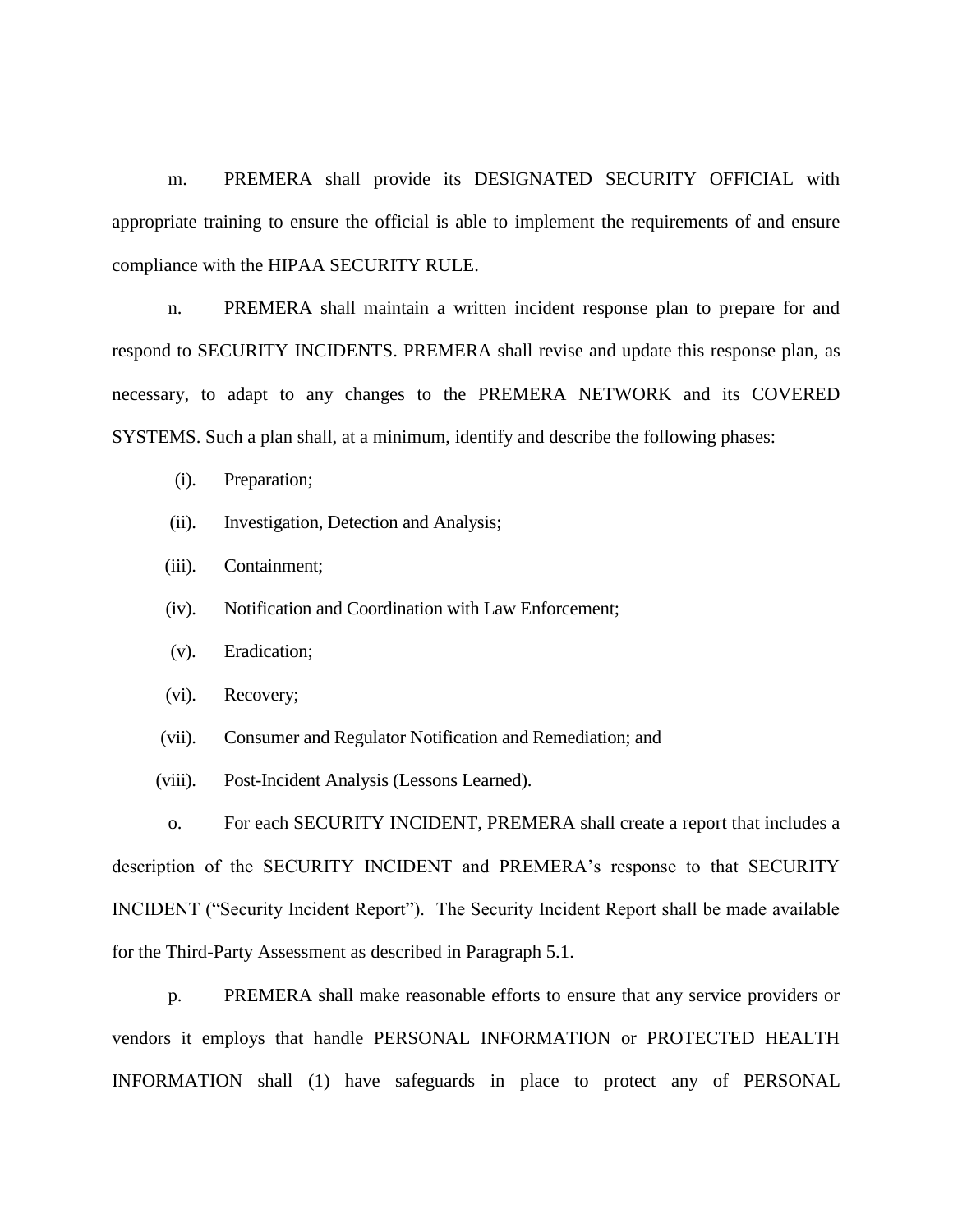INFORMATION, or PROTECTED HEALTH INFORMATION, and (2) notify PREMERA promptly after discovering any potential compromise of the confidentiality, integrity, or availability of PERSONAL INFORMATION or PROTECTED HEALTH INFORMATION that is held, stored or processed by the service provider or vendor on behalf of PREMERA.

# 4.6 **PERSONAL INFORMATION AND PROTECTED HEALTH INFORMATION SAFEGUARDS AND CONTROLS:**

a. On an annual basis, PREMERA shall review, and if necessary update, its data retention policies to ensure that its PERSONAL INFORMATION and PROTECTED HEALTH INFORMATION within the PREMERA NETWORK is only collected, stored, maintained, and/or processed to the extent necessary to accomplish the intended purpose in using such information.

b. PREMERA shall implement, maintain, regularly review and revise, and comply with policies and procedures to ENCRYPT PERSONAL INFORMATION and PROTECTED HEALTH INFORMATION, whether the information is transmitted electronically over a network or is stored on any media, whether it be static, removable, or otherwise.

# 4.7 **SPECIFIC TECHNICAL SAFEGUARDS AND CONTROLS:**

#### a. Asset Inventory and Managing Critical Assets:

(i). PREMERA shall, within one hundred and eighty days (180) days of the EFFECTIVE DATE of this Final Judgment and Consent Decree, implement and maintain a configuration management database that contains an asset inventory for all known Critical Assets that identifies: (a) the name of the asset; (b) the version of the asset; (c) the owner of the asset; (d) the asset's location within the PREMERA NETWORK; (e) whether the asset is a Critical Asset; and (f) the date that each security update or patch was applied. PREMERA shall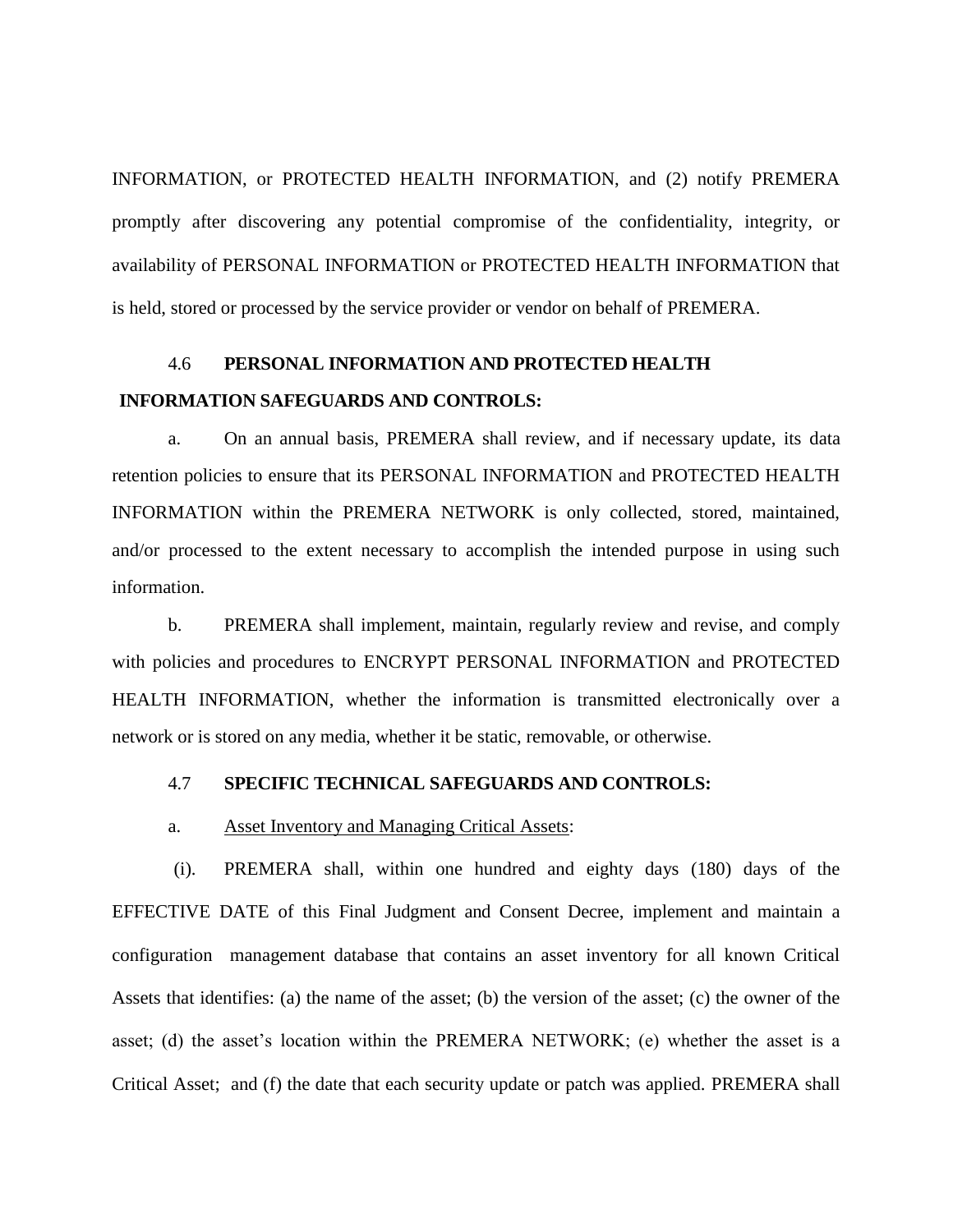apply the highest rating it uses for any asset that either it uses to collect, store, transmit, or use PERSONAL INFORMATION or PROTECTED HEALTH INFORMATION ("Critical Assets").

(ii). PREMERA shall, within one year of the EFFECTIVE DATE of this Final Judgment and Consent Decree, implement and maintain an asset inventory for all assets that identifies: (a) the name of the asset; (b) the version of the asset; (c) the owner of the asset; (d) the asset's location within the PREMERA NETWORK; (e) whether the asset is a Critical Asset; and (f) the date that each security update or patch was applied.

#### b. Mapping and Encryption of Sensitive Data:

(i). PREMERA shall, within nine (9) months of the EFFECTIVE DATE, identify and map all locations where PERSONAL INFORMATION or PROTECTED HEALTH INFORMATION is collected, stored, received, maintained, processed or transmitted within the PREMERA network. PREMERA shall perform this identification and mapping procedure at least annually. Any such documentation must be made available for inspection for the Assessment as described in Paragraph 5.1.

(ii). PREMERA shall ensure that electronic PERSONAL INFORMATION or PROTECTED HEALTH INFORMATION that is stored at rest or is in transmission is ENCRYPTED except where PREMERA determines that ENCRYPTION is not reasonable and appropriate and it documents the rationale for this decision.

c. Segmentation: PREMERA shall implement and maintain segmentation protocols and related policies that are reasonably designed to properly segment the PREMERA NETWORK, which shall, at a minimum, ensure system functionality and performance to meet business needs while also mitigating exposure to the enterprise network in the event of an attack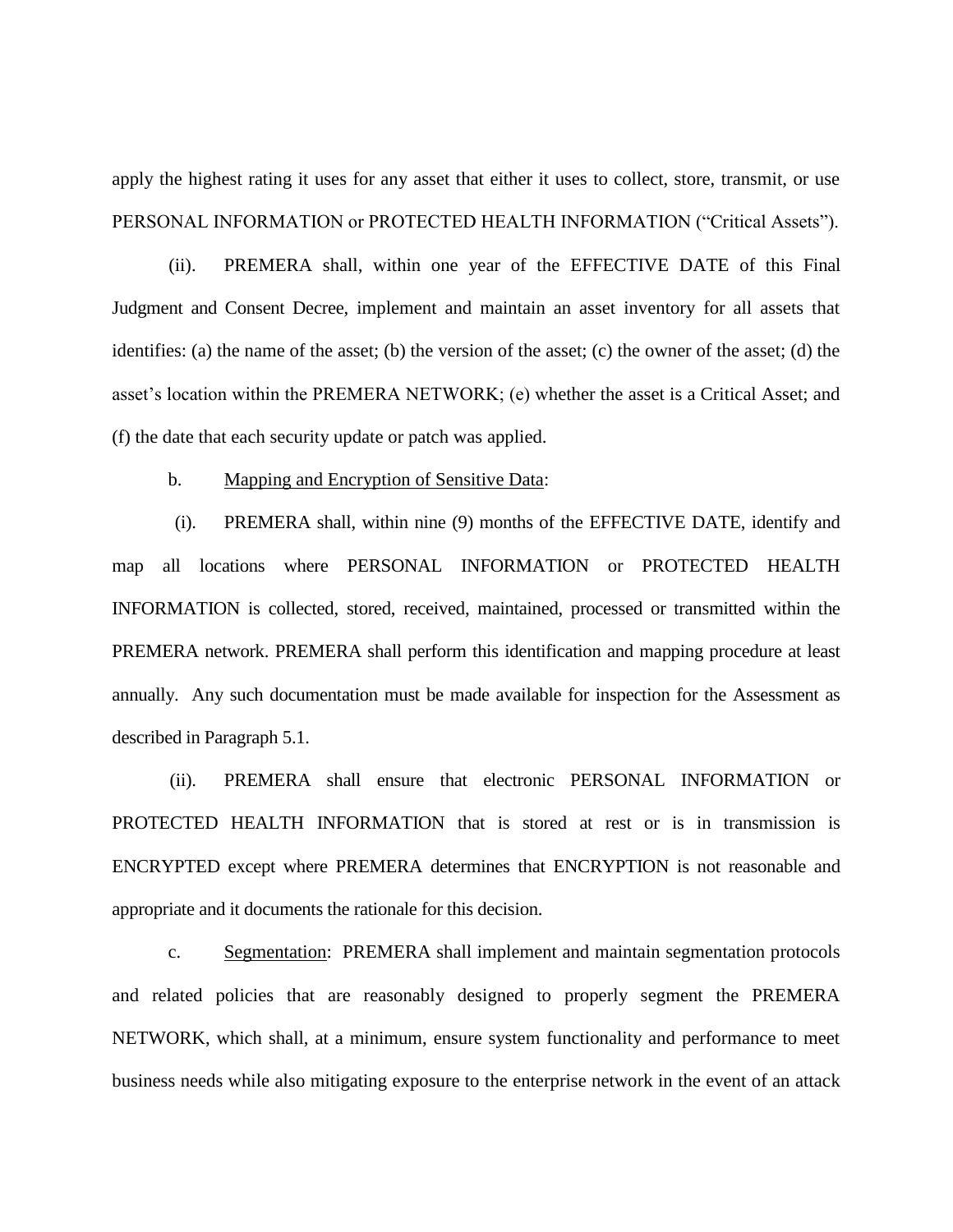or malicious intruder access. Additionally, PREMERA shall regularly evaluate, and as appropriate, restrict and disable any unnecessary ports of service on the PREMERA NETWORK.

d. Penetration Testing: PREMERA shall engage a third-party vendor to perform an annual penetration test to the PREMERA NETWORK, and shall ensure any risks or vulnerabilities identified are risk assessed, prioritized, and addressed under PREMERA'S Information Security Program. The parties understand and agree that addressing a risk may include remediation or alternate risk mitigation efforts based on the risk assessment in Paragraph 4.7(e).

e. Risk Assessment: PREMERA shall conduct an accurate and thorough risk assessment on any material risks and/or vulnerabilities identified by its internal auditors or through penetration testing as required by Paragraph 4.7(d) within thirty (30) days of identification of the risk or vulnerability to the PREMERA NETWORK and its COVERED SYSTEMS. PREMERA shall rate each vulnerability on a risk-based rating scale developed by PREMERA that takes into account cybersecurity best practices and risk to PERSONAL INFORMATION and PROTECTED HEALTH INFORMATION. PREMERA shall ensure that risks or vulnerabilities that threaten the safeguarding or security of any PERSONAL INFORMATION or PROTECTED HEALTH INFORMATION maintained on the PREMERA NETWORK shall be addressed and remediated as expeditiously as possible. PREMERA shall document in writing any decision not to address a risk or vulnerability that threatens the safeguarding or security of any PERSONAL INFORMATION or PROTECTED HEALTH INFORMATION maintained on the PREMERA NETWORK.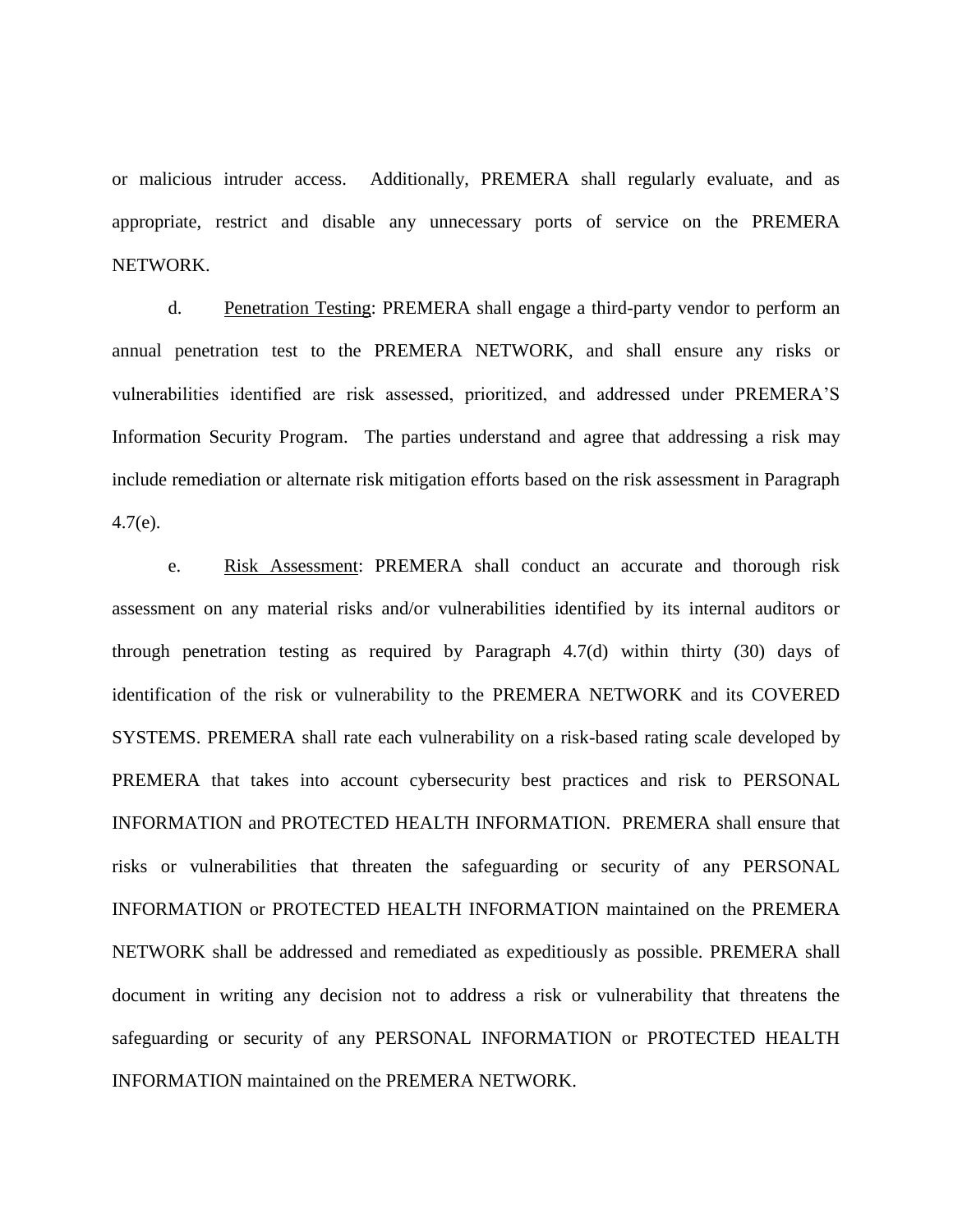(i). The risk assessment shall include an accurate and thorough assessment of the potential risks and vulnerabilities to the confidentiality, integrity, and availability of electronic protected health information held as required by HIPAA Security Rule, 45 C.F.R. §  $164.308(a)(1)(ii)(A)$ .

(ii). PREMERA shall implement and maintain a corresponding risk-assessment program designed to identify and assess risks to the PREMERA NETWORK. In cases where PREMERA deems quantitative risk to be acceptable, PREMERA shall generate and retain a report demonstrating how such risks are to be managed in consideration of the risk to PERSONAL INFORMATION and PROTECTED HEALTH INFORMATION, and the cost or difficulty in implementing effective countermeasures. All reports shall be maintained by the Chief Information Security Officer and be available for inspection by its DESIGNATED PRIVACY OFFICIAL, and the Third-Party Assessor described in Paragraph 5.1 of this Final Judgment and Consent Decree.

f. Secure Network Communications: PREMERA shall implement and maintain controls that filter incoming emails for potential phishing attacks or other fraudulent emails and that establish strong peer-to-peer communications between its employees and vendors. In addition, PREMERA will secure external communications to limit the ability of an attacker or malicious intruder to communicate from the PREMERA NETWORK to unknown IP addresses.

g. Access Control and Account Management: PREMERA shall implement and maintain appropriate controls to manage access to accounts and shall take into account whether the user is on a PREMERA device or a non-PREMERA device, such as a personal device, and whether the user is physically located at a PREMERA site or connecting to PREMERA through a remote connection.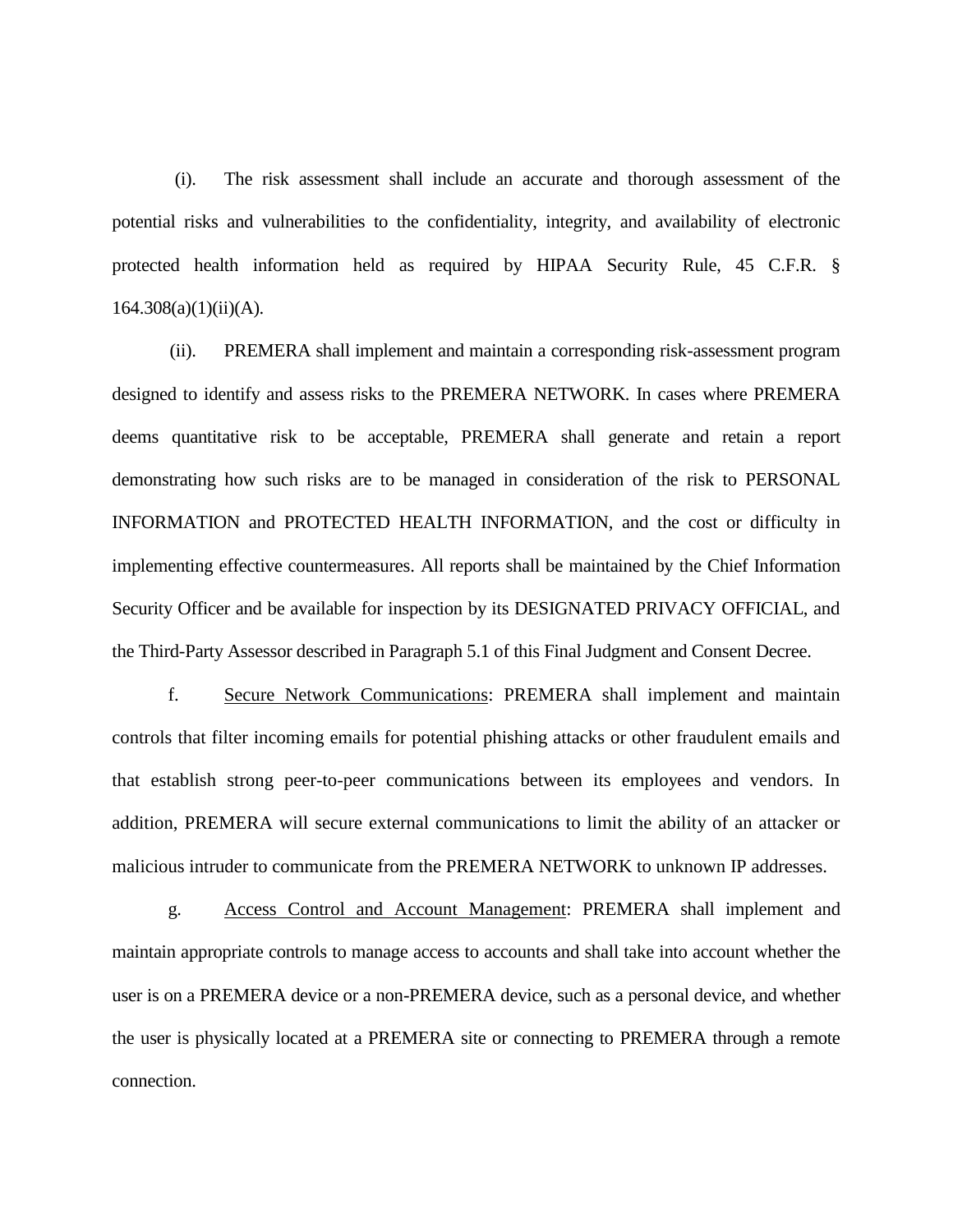(i). PREMERA shall, within nine (9) months of the EFFECTIVE DATE, implement and maintain appropriate controls to manage access to, and use of, all administrator, service, and vendor accounts with access to PERSONAL INFORMATION or PROTECTED HEALTH INFORMATION. Such controls shall include, without limitation, (1) strong passwords, (2) password confidentiality policies, (3) password-rotation policies, (4) MULTI-FACTOR AUTHENTICATION or any other equal or greater authentication protocol for identity management, and (5) appropriate safeguards for administrative level passwords.

(ii). PREMERA shall implement and maintain appropriate controls to manage access to, and use of, all PREMERA employee user accounts with access to PERSONAL INFORMATION or PROTECTED HEALTH INFORMATION.

(iii). PREMERA shall implement and maintain appropriate administrative processes and procedures to store and monitor the account credentials and access privileges of employees who have privileges to design, maintain, operate, and update the PREMERA NETWORK.

(iv). PREMERA shall implement and maintain appropriate policies for the secure storage of account passwords, including, without limitation, hashing passwords stored online using an appropriate hashing algorithm that is not vulnerable to a collision attack, and an appropriate salting policy.

(v). PREMERA shall implement and maintain adequate access controls, processes, and procedures, the purpose of which shall be to grant access to the PREMERA NETWORK only if the user is properly authorized and authenticated.

(vi). PREMERA shall immediately disable access privileges for all persons whose access to the PREMERA NETWORK is no longer required or appropriate. PREMERA shall limit access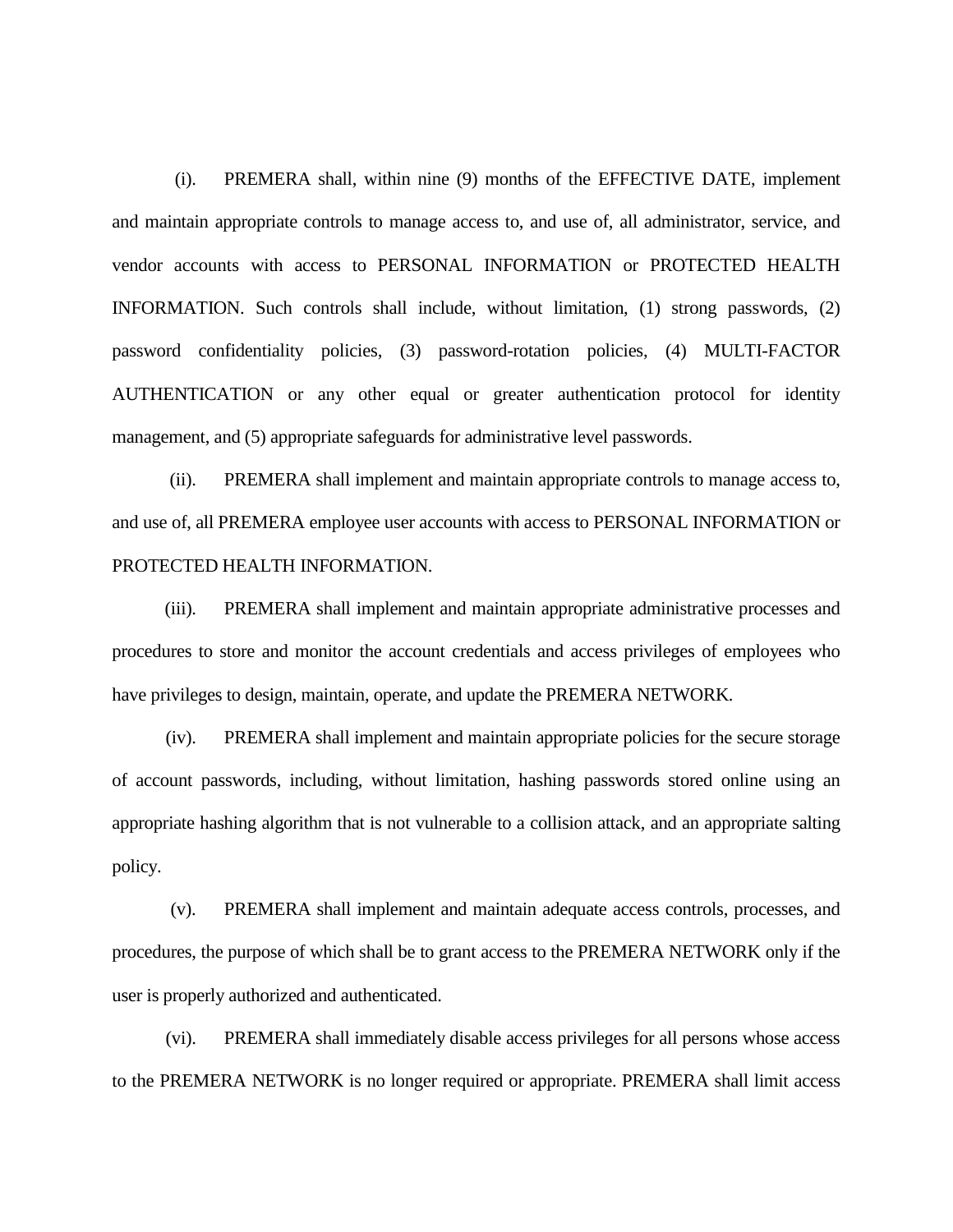to PERSONAL INFORMATION or PROTECTED HEALTH INFORMATION by persons accessing the PREMERA NETWORK on a least-privileged basis.

(vii). PREMERA shall regularly inventory the users who have access to the PREMERA NETWORK in order to review and determine whether or not such access remains necessary or appropriate. PREMERA shall regularly compare employee termination lists to user accounts to ensure access privileges have been appropriately terminated. At a minimum, such review shall be performed on a quarterly basis. When the privileges, including for any disabled accounts, are determined to be no longer necessary for any business function, PREMERA shall terminate access privileges for those accounts.

(viii). PREMERA shall implement and maintain network endpoint (e.g., devices and PCs) security by using network access controls to identify devices accessing the PREMERA NETWORK, such as an identity-based network access controller or a similar product.

h. File Integrity and End-point Monitoring: PREMERA shall deploy and maintain controls designed to provide near real-time and/or real-time notification of unauthorized access to PERSONAL INFORMATION or PROTECTED HEALTH INFORMATION. PREMERA shall, within six (6) months from the EFFECTIVE DATE of this Final Judgment and Consent Decree, deploy and maintain controls designed to provide near real-time or real-time notification of modifications to any applications or systems that either contain or provide access to PERSONAL INFORMATION or PROTECTED HEALTH INFORMATION.

i. Controlling Permissible Applications: For servers in the PREMERA NETWORK, PREMERA shall deploy and maintain controls within one year of the EFFECTIVE DATE that are designed to block and/or prevent the execution of unauthorized applications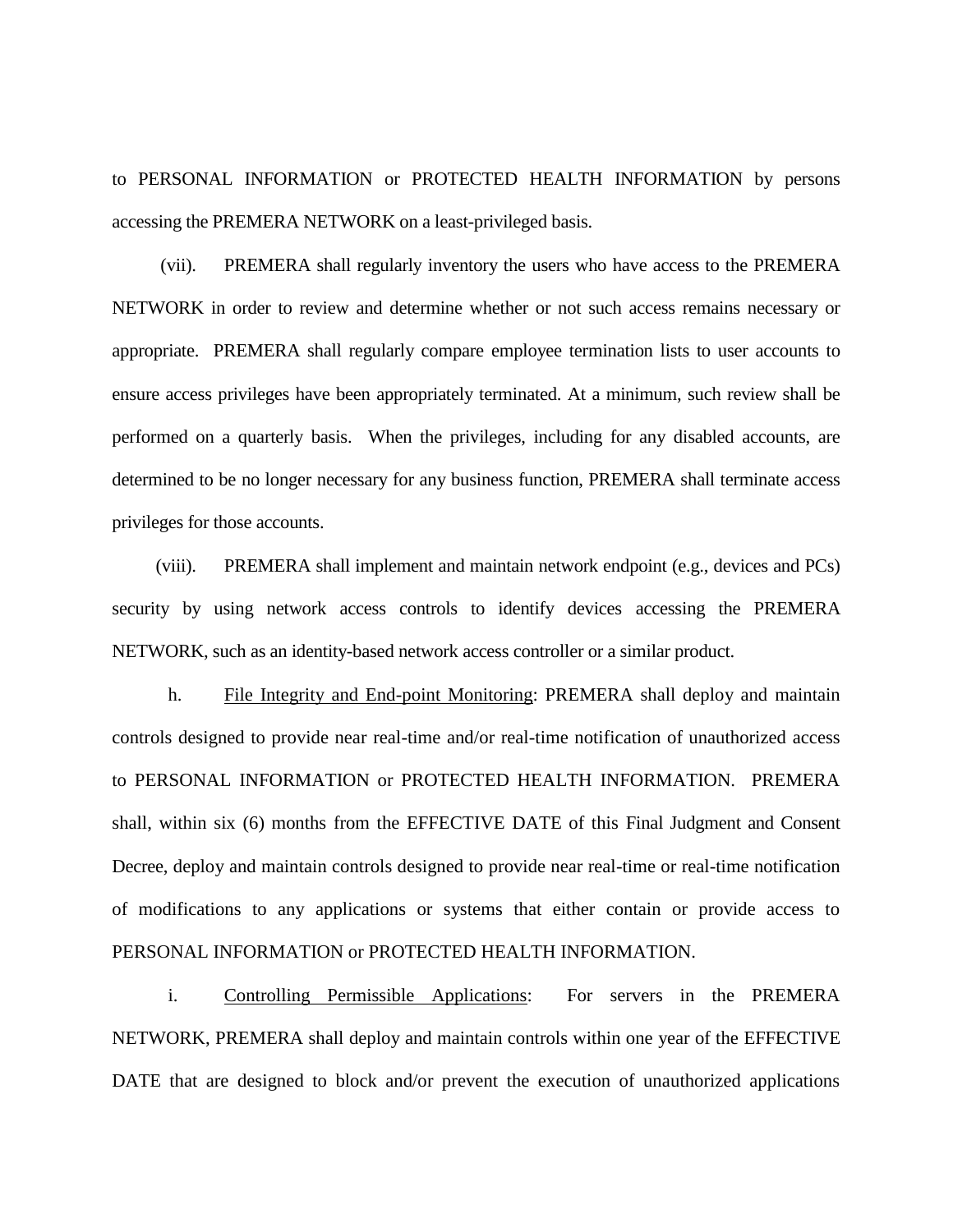within the PREMERA NETWORK, as prescribed in the implementation standards of the HITRUST framework. For clients (e.g., desktops, laptops, tablets), PREMERA shall maintain the controls prescribed in the implemented HITRUST framework designed to block and/or prevent the execution of unauthorized applications within the PREMERA NETWORK. Additionally, the controls will provide alerts when unauthorized applications attempt to execute on the PREMERA NETWORK.

j. Logging and Monitoring: PREMERA shall maintain reasonable policies, procedures, and controls the purpose of which shall be to properly monitor and log activities on the PREMERA NETWORK.

(i). PREMERA shall ensure that logs are automatically processed and aggregated, and then actively monitored and analyzed in real time or near real time.

(ii). PREMERA shall test at least twice per year, any software, hardware, or service used pursuant to this paragraph, to ensure it is properly configured, and regularly updated and maintained to ensure that all COVERED SYSTEMS are adequately logged and monitored.

k. Change Control: PREMERA shall implement and maintain policies and procedures reasonably designed to manage and document changes to the PREMERA NETWORK.

l. Updates/Patch Management: PREMERA shall maintain, keep updated, and support the software on the PREMERA NETWORK taking into consideration the impact a software update will have on data security in the context of the entire PREMERA NETWORK and its ongoing business and network operations, and the scope of the resources required to maintain, update and support the software. PREMERA shall deploy and maintain reasonable controls to ensure that risks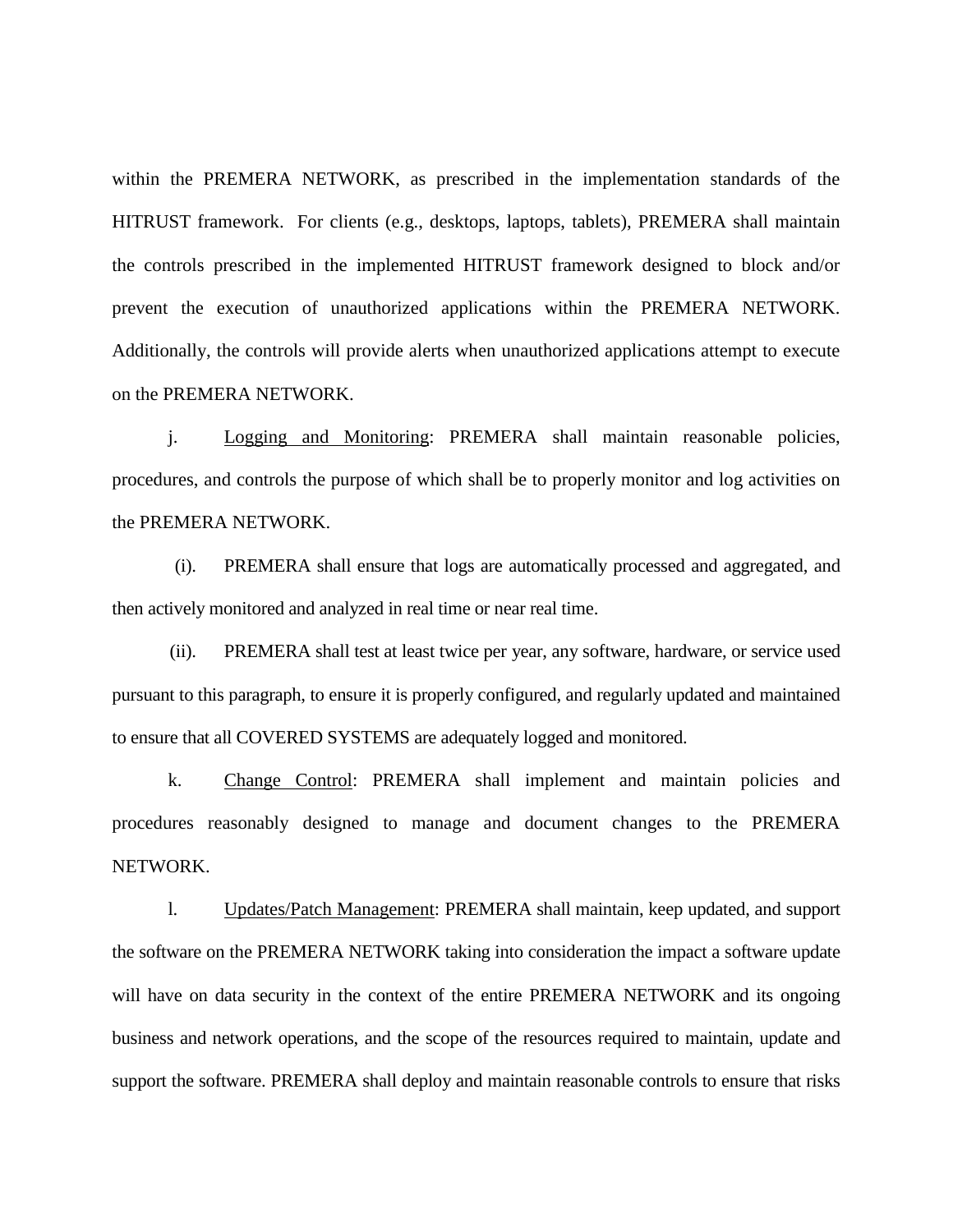posed by software no longer supported by the manufacturer are adequately addressed and reasonably mitigated.

# **V. ASSESSMENT AND REPORTING REQUIREMENTS TO THE ATTORNEY GENERAL**

#### 5.1 Information Security Assessment:

a. PREMERA shall, for a period of three years (3) after the EFFECTIVE DATE of this Final Judgment and Consent Decree, obtain an annual information security assessment and report from a third-party professional ("Third-Party Assessor") using procedures and standards generally accepted in the profession ("Third-Party Assessment"), commencing within one (1) year after the EFFECTIVE DATE of this Final Judgment and Consent Decree. The Third-Party Assessor's report on the Third-Party Assessment shall:

(i). Set forth the specific administrative, technical, and physical safeguards maintained by PREMERA;

(ii). Explain the extent to which such safeguards are appropriate in light of PREMERA's size and complexity, the nature and scope of PREMERA's activities, and the sensitivity of the PERSONAL INFORMATION or PROTECTED HEALTH INFORMATION maintained by PREMERA;

(iii). Assess and certify the extent to which the administrative, technical, and physical safeguards that have been implemented by PREMERA meet the requirements of the Information Security Program;

(iv). Assess and certify the extent to which PREMERA is complying with the requirements of the Information Security Program;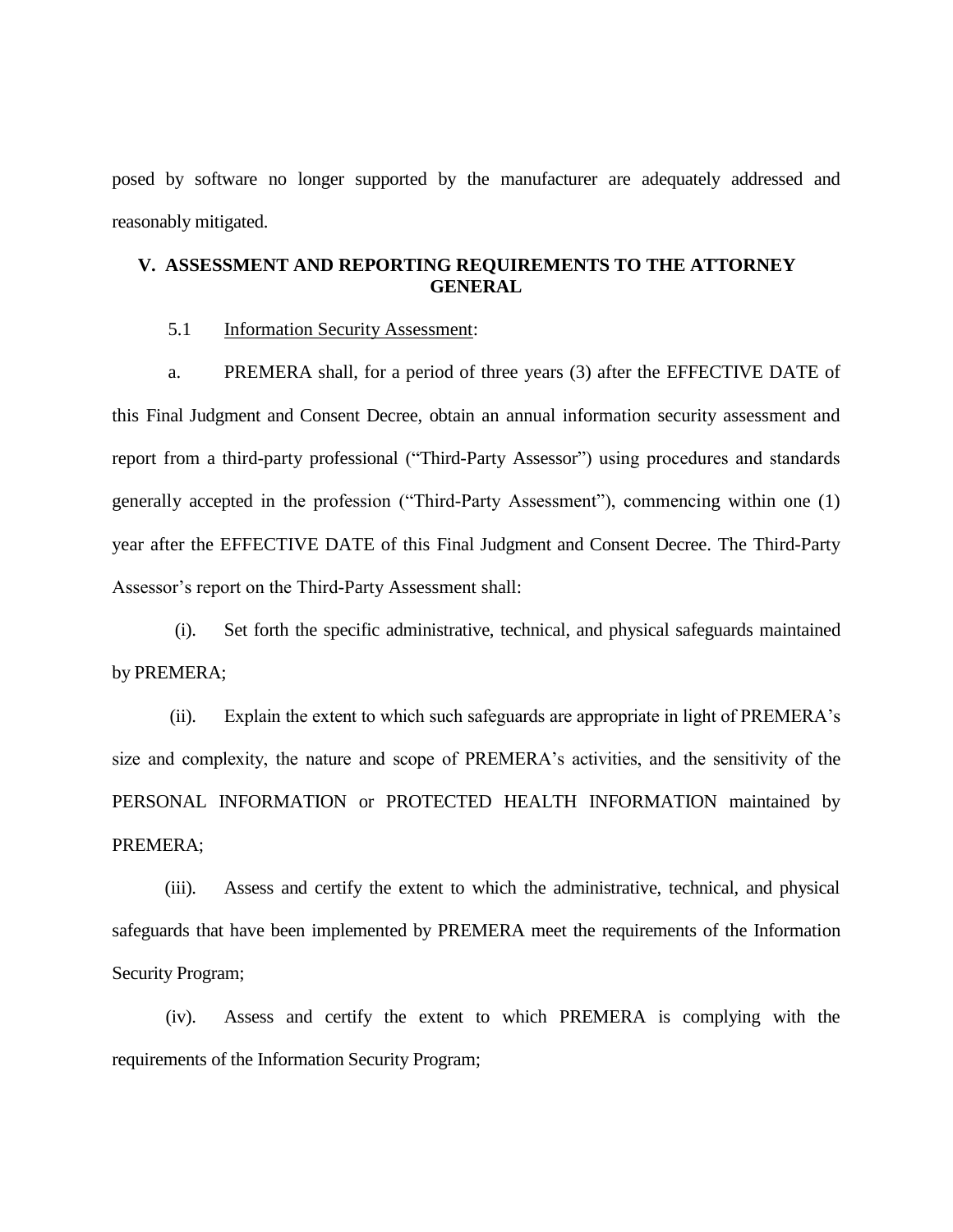(v). Specifically review and evaluate the reasonableness of any decision to not encrypt PERSONAL INFORMATION and PERSONAL HEALTH INFORMATION, in compliance with Paragraph 4.7(b).

(vi). Specifically review and evaluate PREMERA's response to SECURITY INCIDENTS in the Security Incident Report (see Paragraph 4.5(o)); and

(vii). Specifically review and evaluate PREMERA's compliance with the penetration testing requirements set forth in Paragraph 4.7(d); the risk assessment requirements set forth in Paragraph 4.7(e); the logging and monitoring requirements set forth in Paragraph 4.7(j); the change control requirements set forth in Paragraph 4.7(k); and the updates/patch management requirements set forth in Paragraph 4.7(l).

b. The Third-Party Assessor shall be a Certified Information Systems Security Professional ("CISSP") or a Certified Information Systems Auditor ("CISA"), or a similarly qualified person or organization; have at least five (5) years of experience evaluating the effectiveness of computer system security or information system security; and must be approved by the MULTISTATE EXECUTIVE COMMITTEE.

c. Each Third-Party Assessment must be completed within sixty (60) days after the end of the reporting period to which the Third-Party Assessment applies. PREMERA shall provide a copy of the Third-Party Assessor's Report on the Third-Party Assessment to the Washington Attorney General's Office within thirty (30) days of the completion of the report.

d. The State of Washington shall, to the extent permitted by the laws of the State of Washington, treat such Third-Party Assessor's Report as exempt from disclosure under the relevant public records laws.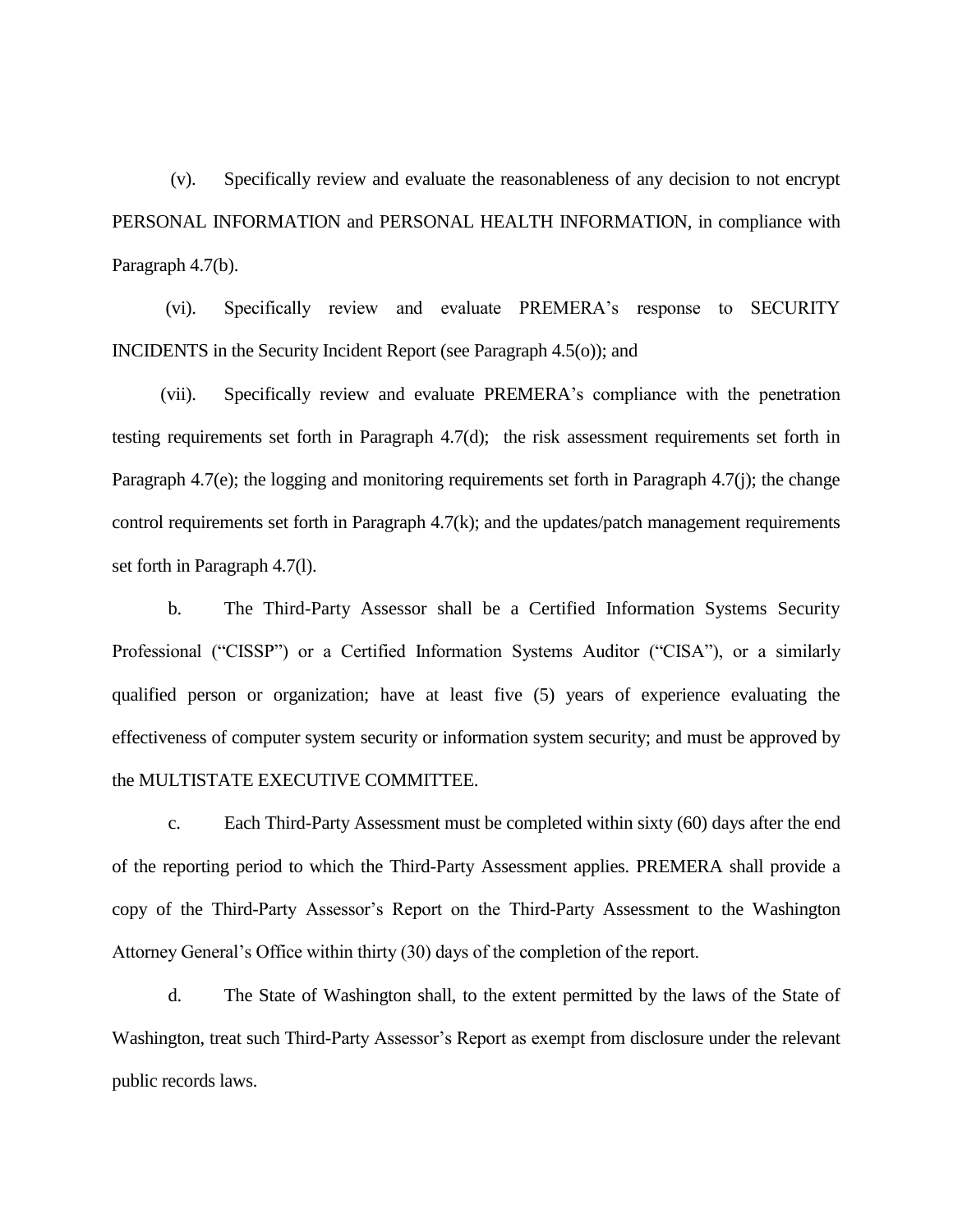e. The Washington Attorney General's Office may provide a copy of the Third-Party Assessor's Report received from PREMERA to another Attorney General's Office upon request, and that Attorney General shall, to the extent permitted by the laws of Utah, treat such Third-Party Assessor's Report as exempt from disclosure under the relevant public records laws.

5.2 Compliance Program Assessment: Within one-hundred-and-eighty (180) days of the EFFECTIVE DATE of this Final Judgment and Consent Decree, PREMERA shall conduct an assessment of the structure of and personnel responsible for PREMERA's Compliance Program (the "Compliance Program Assessment"). The Compliance Program Assessment required by this paragraph shall be conducted by a third-party professional (the "Compliance Program Assessor").

a. The Compliance Program Assessor shall use procedures and standards generally accepted in the profession.

b. The Compliance Program Assessor shall:

(i). Examine the effectiveness of the PREMERA's Compliance Program;

(ii). Examine the independence and effectiveness of the structure of employees responsible for PREMERA's Compliance Program;

(iii). Identify any potential conflicts-of-interest that may hinder PREMERA's obligation to comply with state and federal laws related to data security and privacy; and

(iv). Examine PREMERA's HIPAA Risk Analysis Assessment and Mitigation Plan, as required by 45 C.F.R. § 164.308(a)(1)(ii)(A) and relevant guidelines provided by the Office for Civil Rights.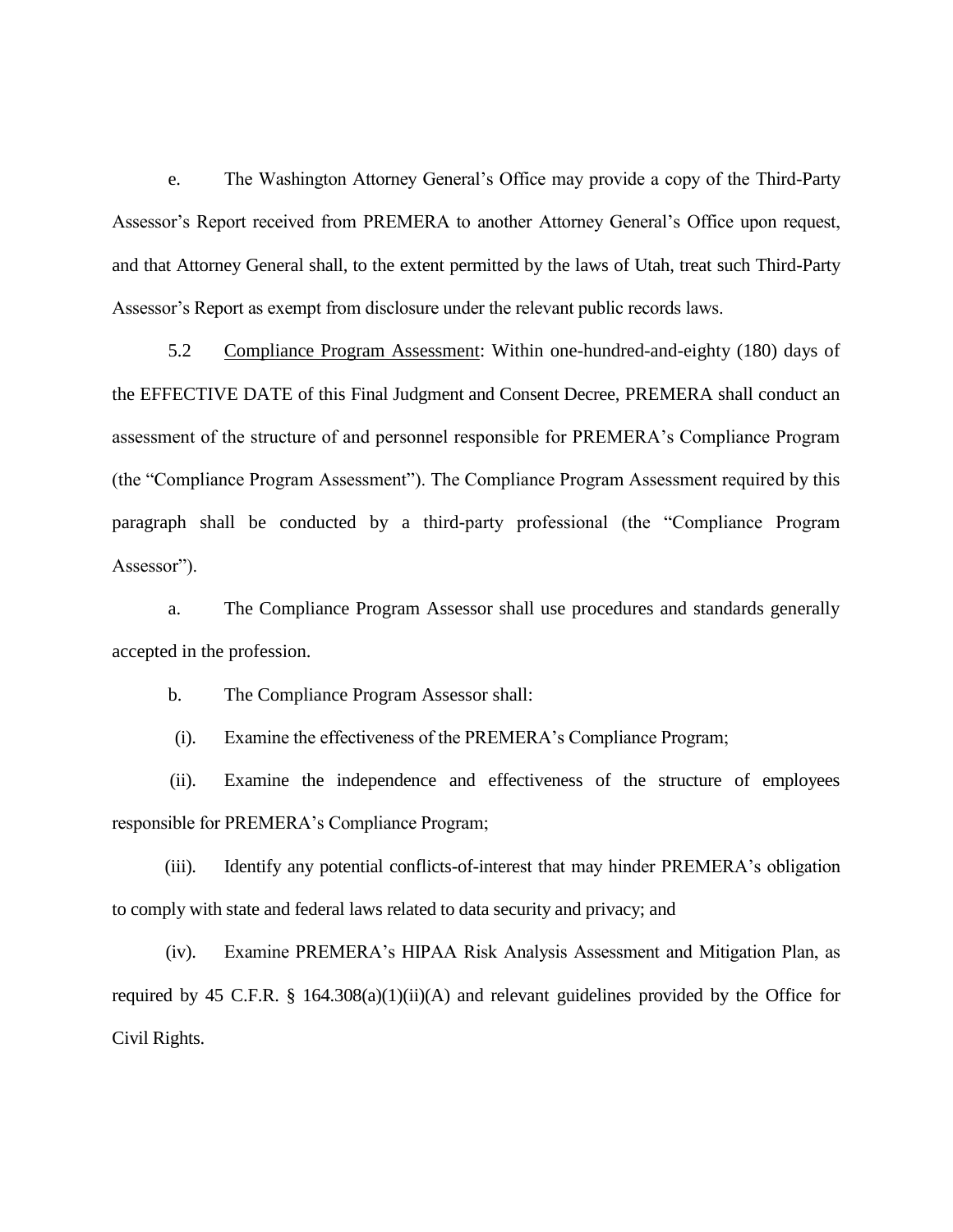c. The findings of the Compliance Program Assessment shall be documented in a report (the "Compliance Program Assessor's Report"). PREMERA shall provide a copy of the Compliance Program Assessor's Report to the Washington Attorney General's Office within thirty (30) days of the completion of the Compliance Program Assessment.

d. The State of Washington shall, to the extent permitted by the laws of the State of Washington, treat such Compliance Program Assessor's Report as exempt from disclosure under the relevant public records laws.

e. The Washington Attorney General's Office may provide a copy of the Compliance Program Assessor's Report received from PREMERA to another Attorney General's Office upon request, and that Attorney General shall, to the extent permitted by the laws of Utah, treat such Compliance Program Assessor's Report as exempt from disclosure under the relevant public records laws.

5.3 PREMERA will make reasonable good faith efforts to address any concerns and implement recommendations made by the Third-Party Assessor or the Compliance Assessor.

## **VI. DOCUMENT RETENTION**

6.1 PREMERA shall retain and maintain the reports, records, information and other documentation required by this Final Judgment and Consent Decree for a period of no less than three (3) years after the document is finalized, last edited, or last used.

# **VII. PAYMENT TO THE STATES**

7.1 No later than thirty (30) days after the EFFECTIVE DATE, PREMERA shall pay a total of Ten Million Dollars (\$10,000,000.00) to the Attorneys General. This amount is to be divided and paid by PREMERA directly to the Utah Attorney General in an amount to be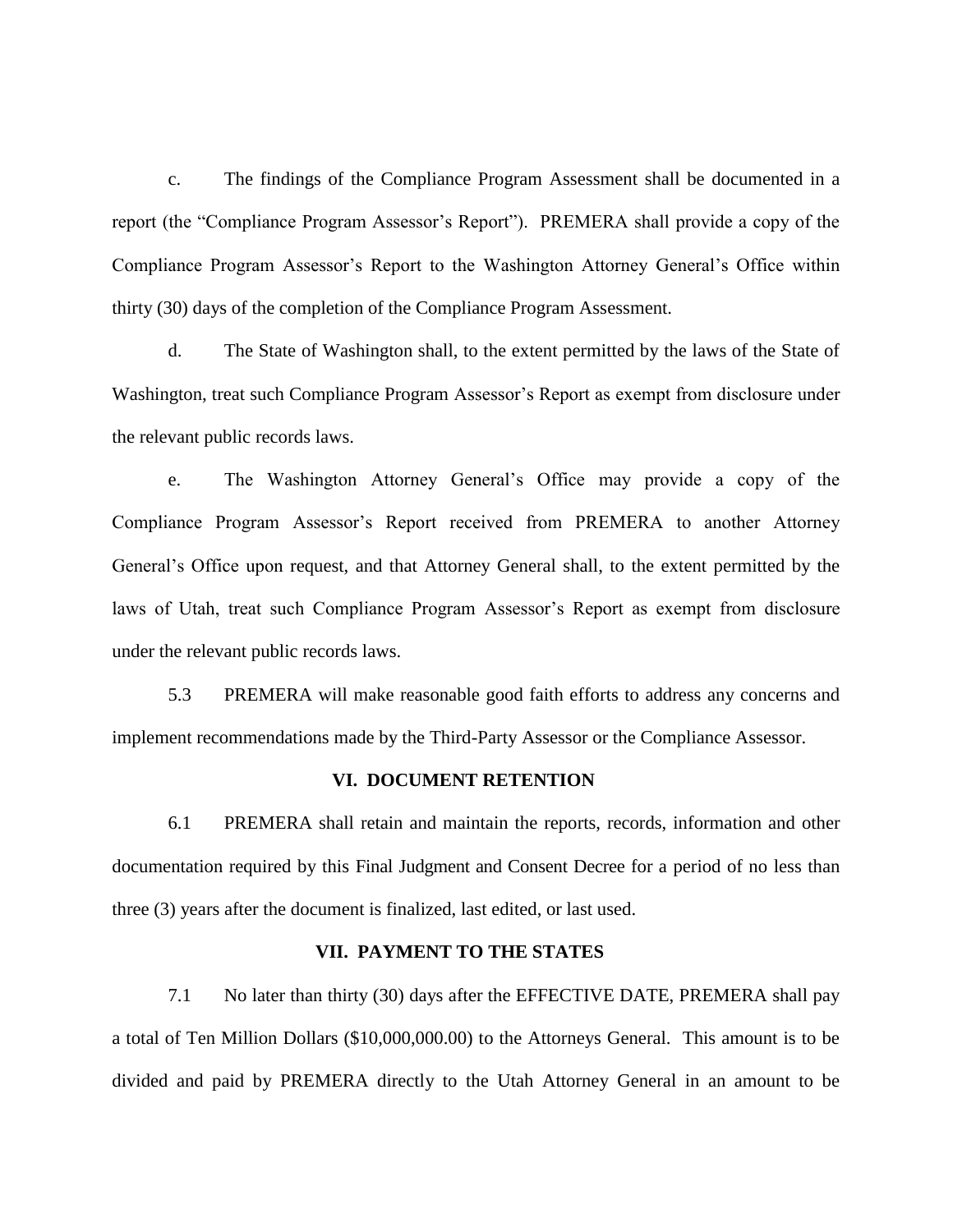designated by and in the sole discretion of the MULTISTATE EXECUTIVE COMMITTEE. The distribution to Utah shall be Fifty One Thousand, Three Hundred Seventy Eight Dollars and Seventy Eight Cents (\$51,378.78). The Utah Attorney General shall deposit said funds into the Attorney General Litigation Fund under Utah Code § 76-10-3114 and will be used in accordance with that statute.

#### **VIII. RELEASE**

8.1 Following full payment of the amount due under this Final Judgment and Consent Decree, the State of Utah, through the Attorney General, shall release and discharge PREMERA from all civil claims that the Attorney General has or could have brought under the UPPIA and HIPAA arising out of PREMERA's conduct and the Attorney General's investigation of the data security incident first publicly announced March 17, 2015. Nothing contained in this paragraph shall be construed to limit the ability of the Utah Attorney General to enforce the obligations that PREMERA has under this Final Judgment and Consent Decree. Further, nothing in this Final Judgment and Consent Decree shall be construed to create, waive, or limit any private right of action or any action brought by any state agency other than the Attorney General.

8.2 The obligations and other provisions of this Final Judgment and Consent Decree set forth in Sections 4.5 and 4.7 shall expire at the conclusion of the five (5) year period after the EFFECTIVE DATE of this Final Judgment and Consent Decree, unless they have expired at an earlier date pursuant to their specific terms. The obligations and other provisions of this Final Judgment and Consent Decree set forth in Paragraphs 4.3, 4.4, and 4.6 shall expire at the conclusion of the ten (10) year period after the EFFECTIVE DATE of this Final Judgment and Consent Decree, unless they have expired at an earlier date pursuant to their specific terms.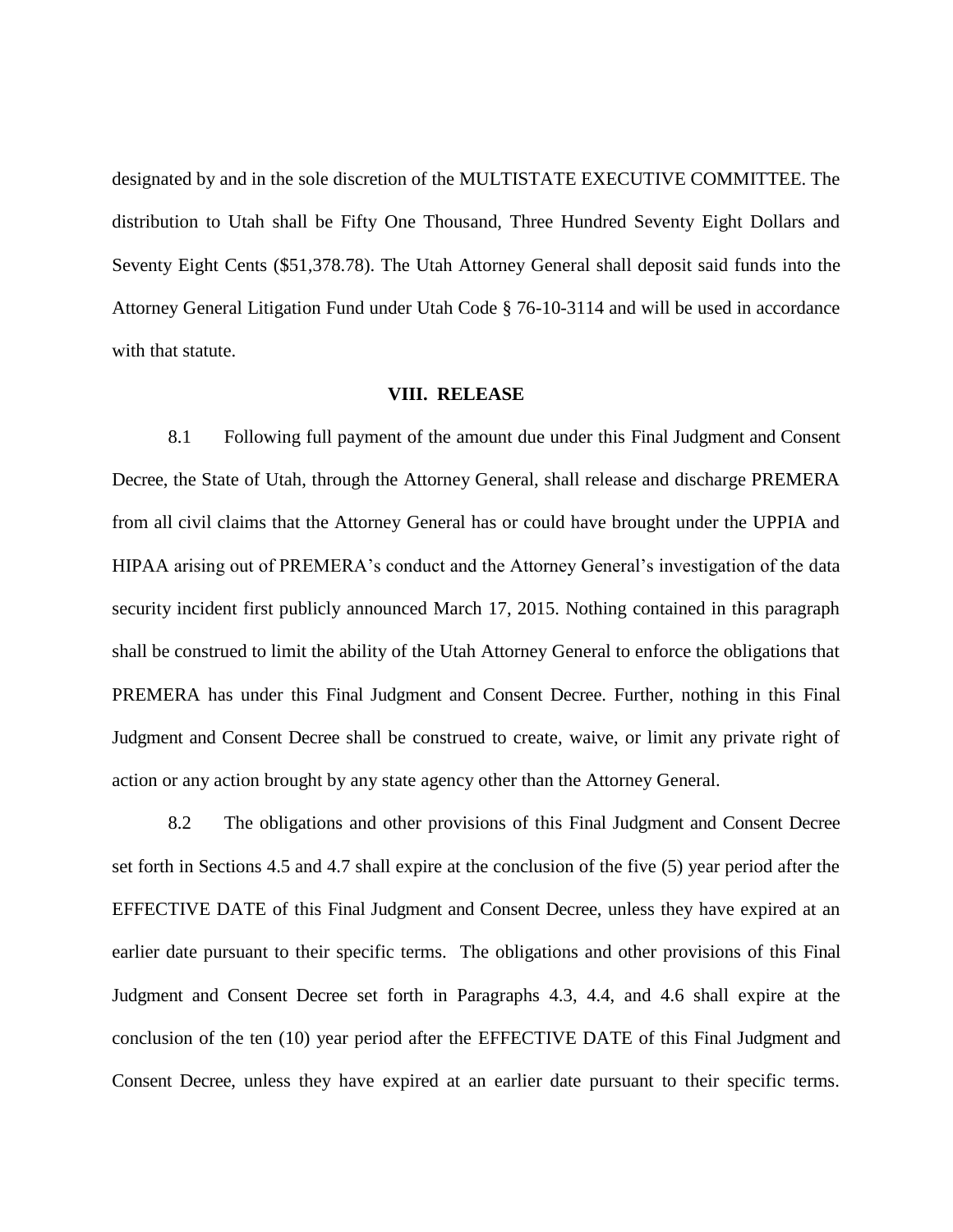Other sections and paragraph with specified time periods shall expire as detailed in those sections and paragraphs. Nothing in this paragraph should be construed or applied to excuse PREMERA from its obligation to comply with all applicable state and federal laws, regulations and rules.

8.3 Notwithstanding any term of this Final Judgment and Consent Decree, any and all of the following forms of liability are specifically reserved and excluded from the release as to any entity or person, including PREMERA:

a. Any criminal liability that any person or entity, including PREMERA, has or may have to the States.

b. Any civil or administrative liability that any person or entity, including PREMERA, has or may have to the States under any statute, regulation or rule giving rise to, any and all of the following claims:

(i). State or federal antitrust violations;

(ii). State or federal securities violations; or

(iii). State or federal tax claims.

## **IX. MEET AND CONFER**

9.1 If any Attorney General determines that PREMERA has failed to comply with any of Sections IV and V of this Final Judgment and Consent Decree, and if in the Attorney General's sole discretion the failure to comply with this Final Judgment and Consent Decree does not threaten the health or safety of the citizens of the Attorney General's State and/or does not create an emergency requiring immediate action, the Attorney General will notify PREMERA in writing of such failure to comply and PREMERA shall have thirty (30) days from receipt of such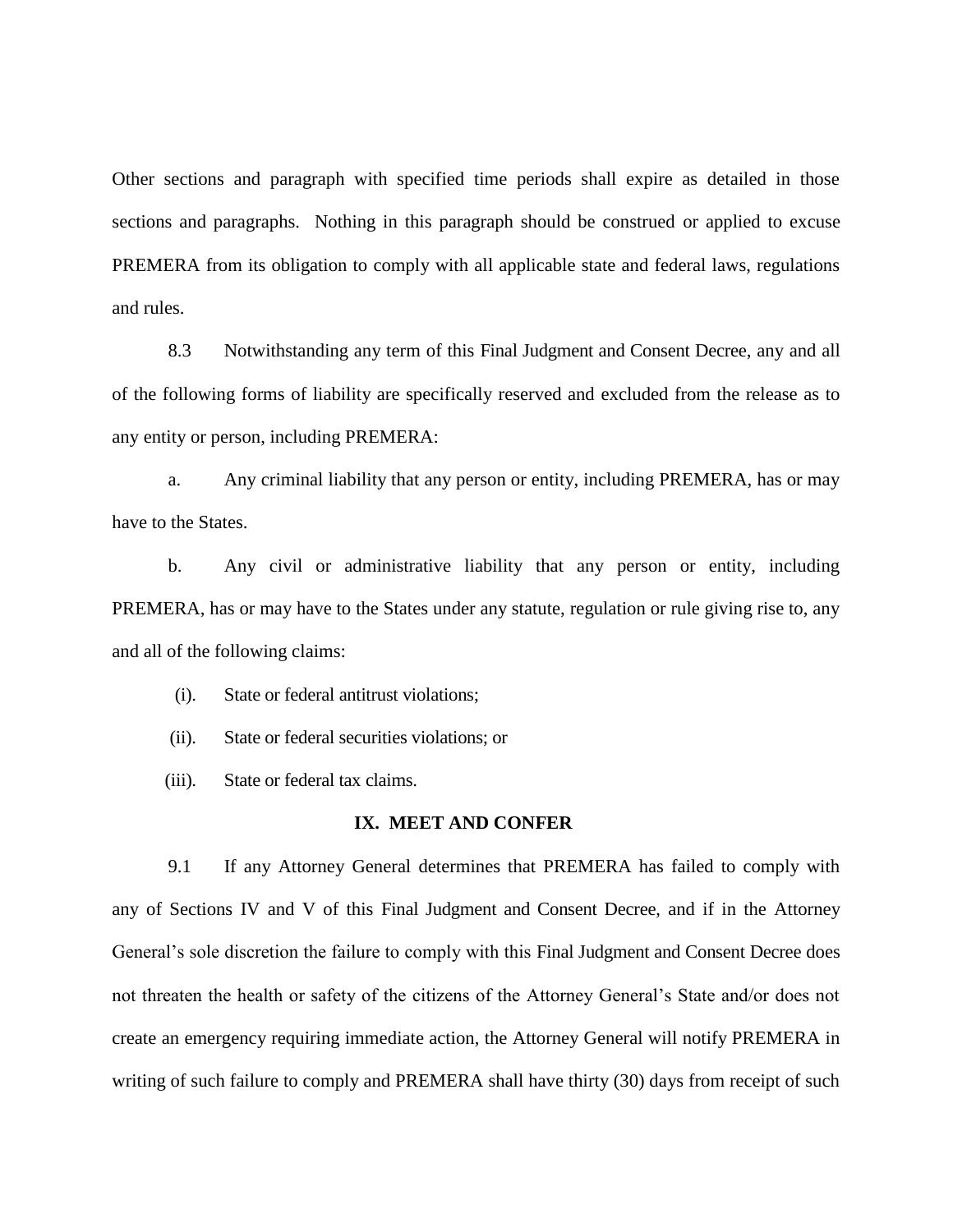written notice to provide a good faith written response to that Attorney General, including either a statement that PREMERA believes it is in full compliance or otherwise a statement explaining how the violation occurred, how it has been addressed or when it will be addressed, and what PREMERA will do to make sure the violation does not happen again. The Attorney General may agree to provide PREMERA more than thirty (30) days to respond.

9.2 Nothing herein shall be construed to exonerate any failure to comply with any provision of this Final Judgment and Consent Decree, or limit the right and authority of an Attorney General to initiate a proceeding for any failure to comply with this Final Judgment and Consent Decree after receiving the response from PREMERA described in Paragraph 9.1, if the Attorney General determines that an enforcement action is in the public interest.

#### **X. ENFORCEMENT**

10.1 Violation of any of the injunctions contained in this Final Judgment and Consent Decree, as determined by the Court, shall constitute a violation of an injunction for which civil penalties may be sought by the Attorney General pursuant to Utah Code § 78B-6-301(5) and/or such other remedies as may be provided by law.

10.2 This Final Judgment and Consent Decree is entered pursuant to Utah Code § 13- 44-301. Jurisdiction is retained for the purpose of enabling any party to this Final Judgment and Consent Decree with or without the prior consent of the other party to apply to the Court at any time for enforcement of compliance with this Final Judgment and Consent Decree, to punish violations thereof, or to modify or clarify this Final Judgment and Consent Decree.

10.3 Under no circumstances shall this Final Judgment and Consent Decree or the name of the State of Utah, the Office of the Attorney General, or any of their employees or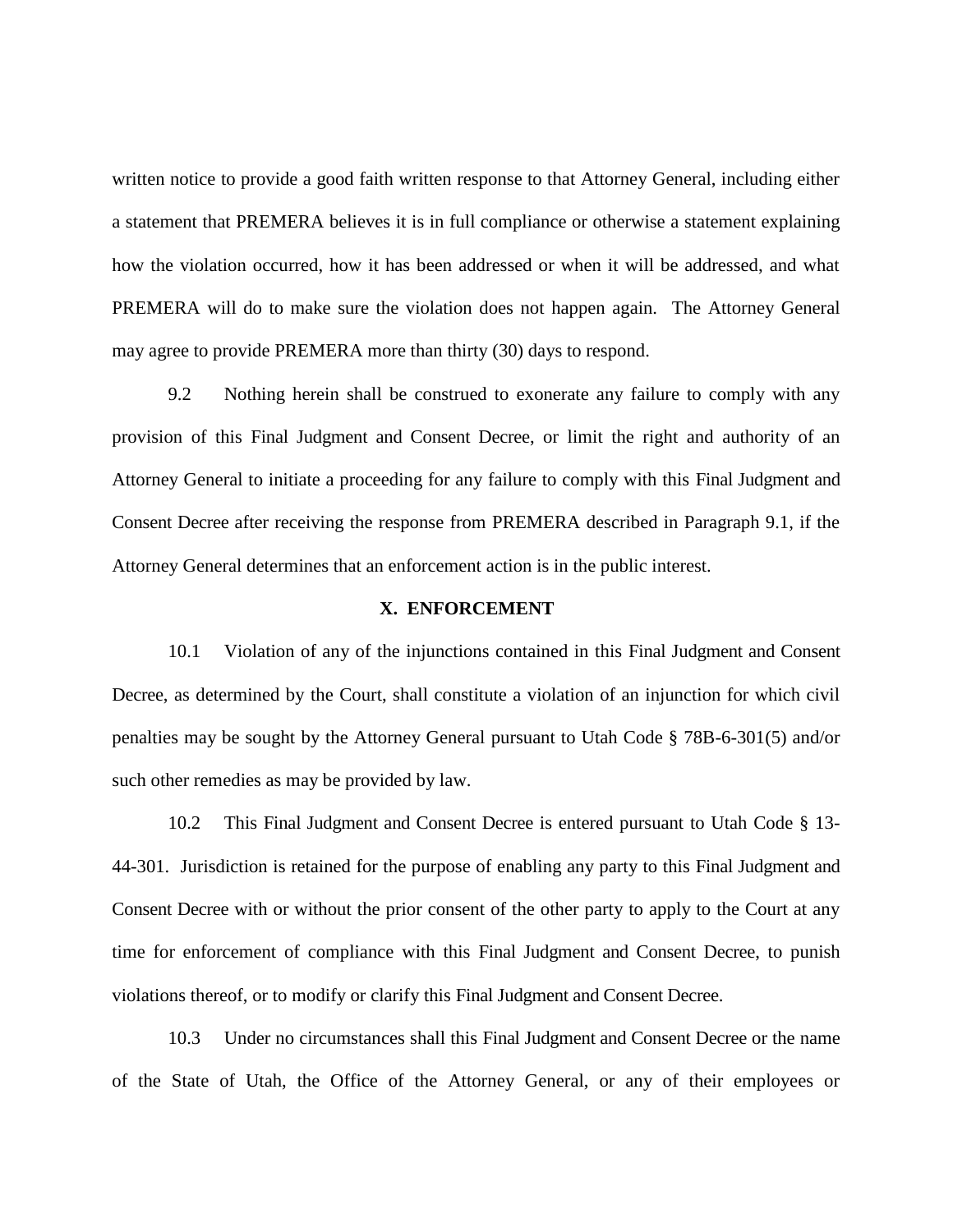representatives be used by PREMERA in connection with any selling, advertising, or promotion of products or services, or as an endorsement or approval of PREMERA's acts, practices or conduct of business.

10.4 Nothing in this Final Judgment and Consent Decree shall be construed to limit the authority or ability of the Utah Attorney General to protect the interests of Utah or the people of Utah. This Final Judgment and Consent Decree shall not bar the Utah Attorney General or any other governmental entity from enforcing laws, regulations, or rules against PREMERA for conduct subsequent to or otherwise not covered by this Final Judgment and Consent Decree. Further, nothing in this Final Judgment and Consent Decree shall be construed to limit the ability of the Utah Attorney General to enforce the obligations that PREMERA has under this Final Judgment and Consent Decree.

10.5 Nothing in this Final Judgment and Consent Decree shall be construed as relieving PREMERA of the obligation to comply with all state and federal laws, regulations, and rules, nor shall any of the provisions of this Final Judgment and Consent Decree be deemed to be permission to engage in any acts or practices prohibited by such laws, regulations, and rules.

10.6 PREMERA shall deliver a copy of this Final Judgment and Consent Decree to, and otherwise fully apprise, its Chief Executive Officer, Chief Information Officer, Chief Information Security Officer, Compliance Officer, DESIGNATED PRIVACY OFFICIAL, DESIGNATED SECURITY OFFICIAL, Chief Legal Officer, and its Board of Directors within (30) days of the EFFECTIVE DATE. To the extent PREMERA hires or replaces any of the above listed officers, counsel or Directors, PREMERA shall deliver a copy of this Final Judgment and Consent Decree to their replacements within thirty (30) days from the date on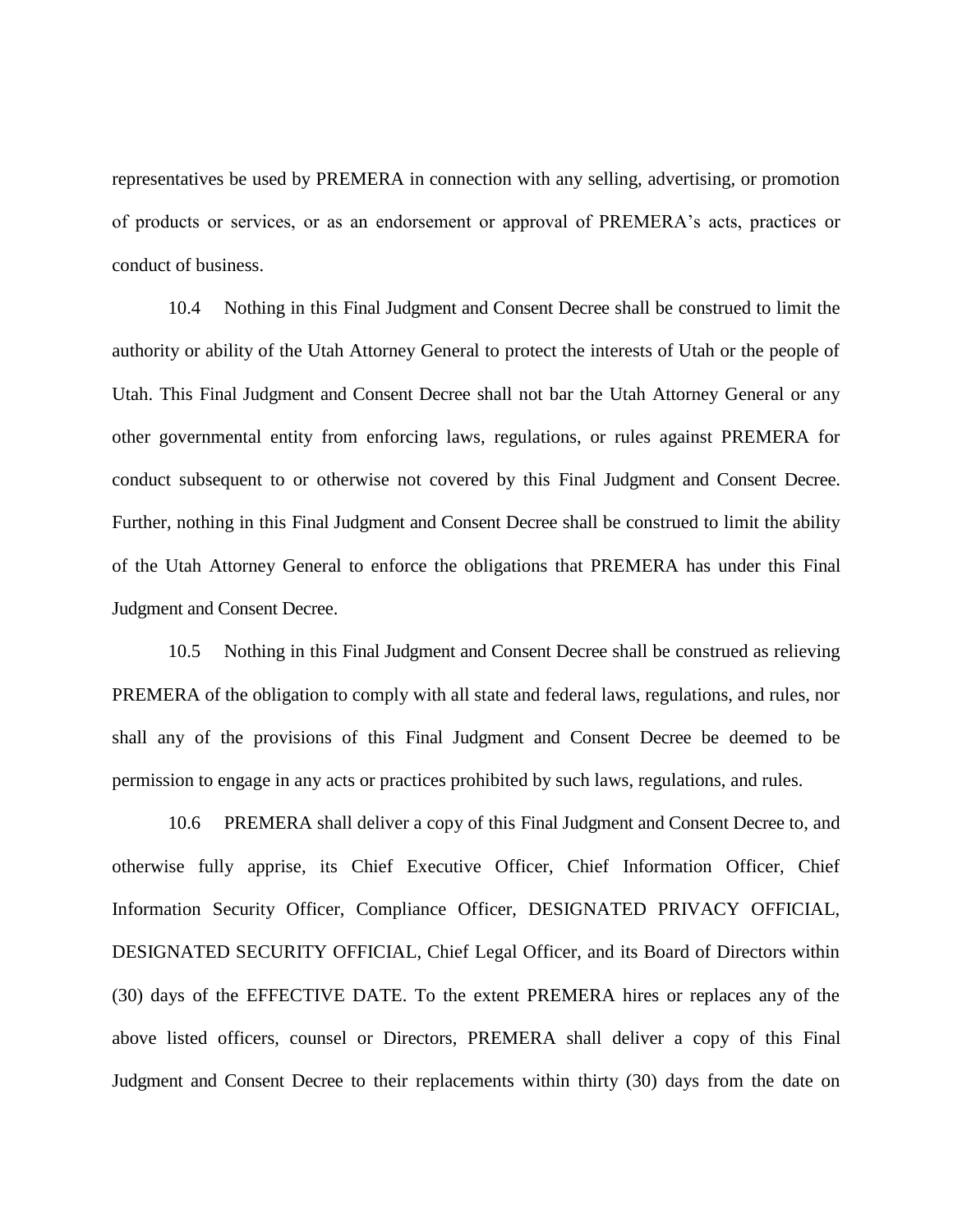which such person assumes his/her position with PREMERA.

10.7 No court costs, if any, shall be taxed upon the Attorney General. To the extent there are any court costs associated with the filing of this Final Judgment and Consent Decree, PREMERA shall pay all such court costs.

10.8 PREMERA shall not participate in any activity or form a separate entity or corporation for the purpose of engaging in acts or practices in whole or in part that are prohibited by this Final Judgment and Consent Decree or for any other purpose that would otherwise circumvent any term of this Final Judgment and Consent Decree. PREMERA shall not knowingly cause, permit, or encourage any other persons or entities acting on its behalf, to engage in practices prohibited by this Final Judgment and Consent Decree.

10.9 PREMERA agrees that this Final Judgment and Consent Decree does not entitle it to seek or to obtain attorneys' fees as a prevailing party under any statute, regulation, or rule, and PREMERA further waives any right to attorneys' fees that may arise under such statute, regulation, or rule.

10.10 This Final Judgment and Consent Decree shall not be construed to waive any claims of sovereign immunity Utah may have in any action or proceeding.

10.11 If any portion of this Final Judgment and Consent Decree is held invalid by operation of law, the remaining terms of this Final Judgment and Consent Decree shall not be affected and shall remain in full force and effect.

10.12 Whenever PREMERA shall provide reports to the Washington Attorney General under Section V of this Final Judgment and Consent Decree, those requirements shall be satisfied by sending the report to: ATTN: Tiffany Lee and Andrea Alegrett, Assistant Attorney General,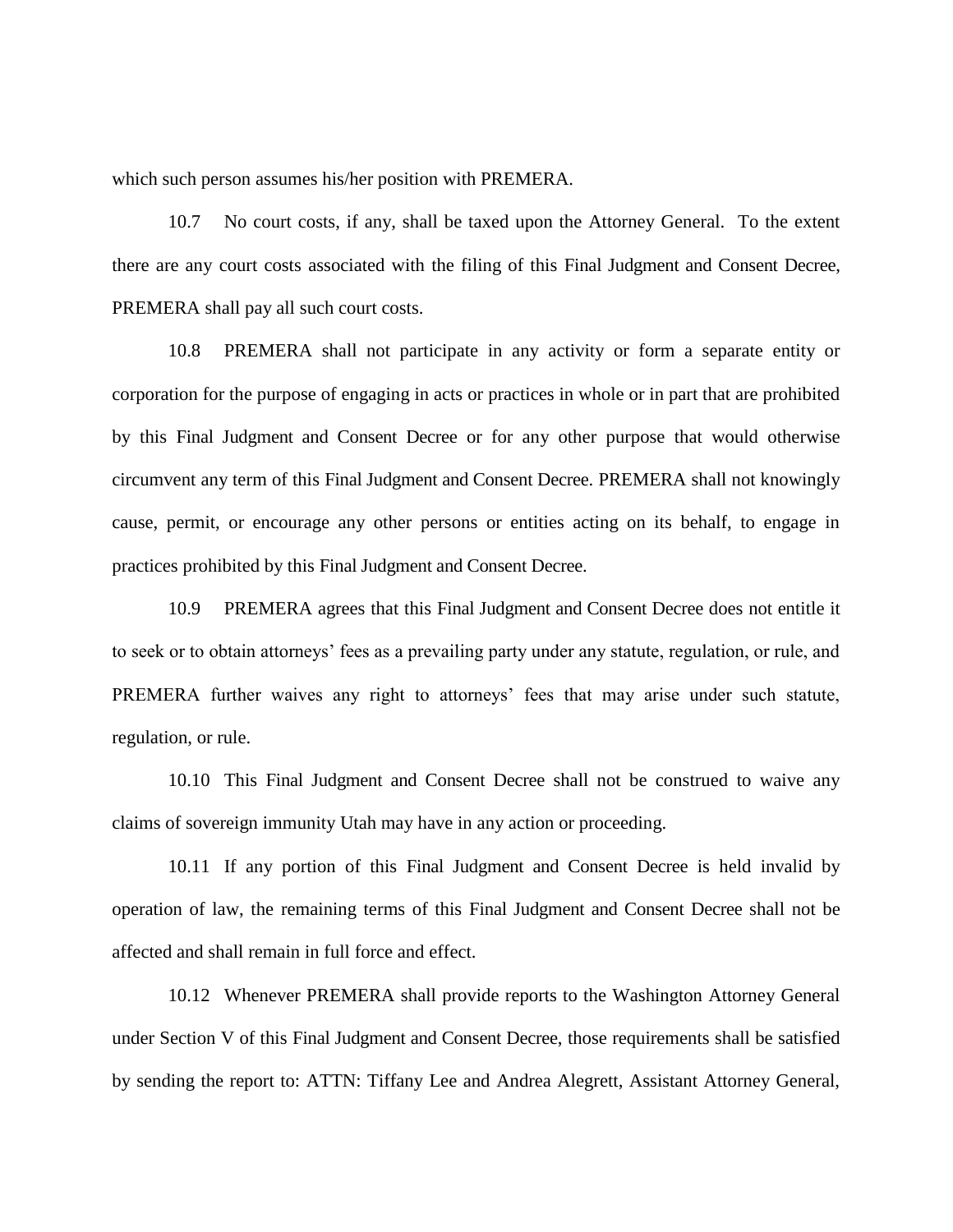Consumer Protection Division, Office of the Attorney General, 800 Fifth Avenue #2000, Seattle, WA 98104.

10.13 Any notice or report provided by the Attorney General to PREMERA under Section IX of this Final Judgment and Consent Decree shall be satisfied by sending notice to: Chief Legal Officer, Premera Blue Cross, 7001 220th St., SW, MS 316, Mountlake Terrace, WA 98043.

10.14 All documents to be provided under this Final Judgment and Consent Decree shall be sent by United States mail, certified mail return receipt requested, or other nationally recognized courier service that provides for tracking services and identification of the person signing for the notice or document, and shall have been deemed to be sent upon mailing. The parties may update their designee or address by sending written notice to the other party informing it of the change.

10.15 Jurisdiction is retained by the Court for the purpose of enabling any party to the Final Judgment and Consent Decree to apply to the Court at any time for such further orders and directions as may be necessary or appropriate for the construction or the carrying out of this Final Judgment and Consent Decree, for the modification of any of the injunctive provisions hereof, for enforcement of compliance herewith, and for the punishment of violations hereof, if any.

10.16 The clerk is ordered to enter this Final Judgment and Consent Decree forthwith.

# **XI. DISMISSAL AND WAIVER OF CLAIMS**

11.1 Upon entry of this Final Judgment and Consent Decree, all claims in this matter, not otherwise addressed by this Final Judgment and Consent Decree are dismissed.